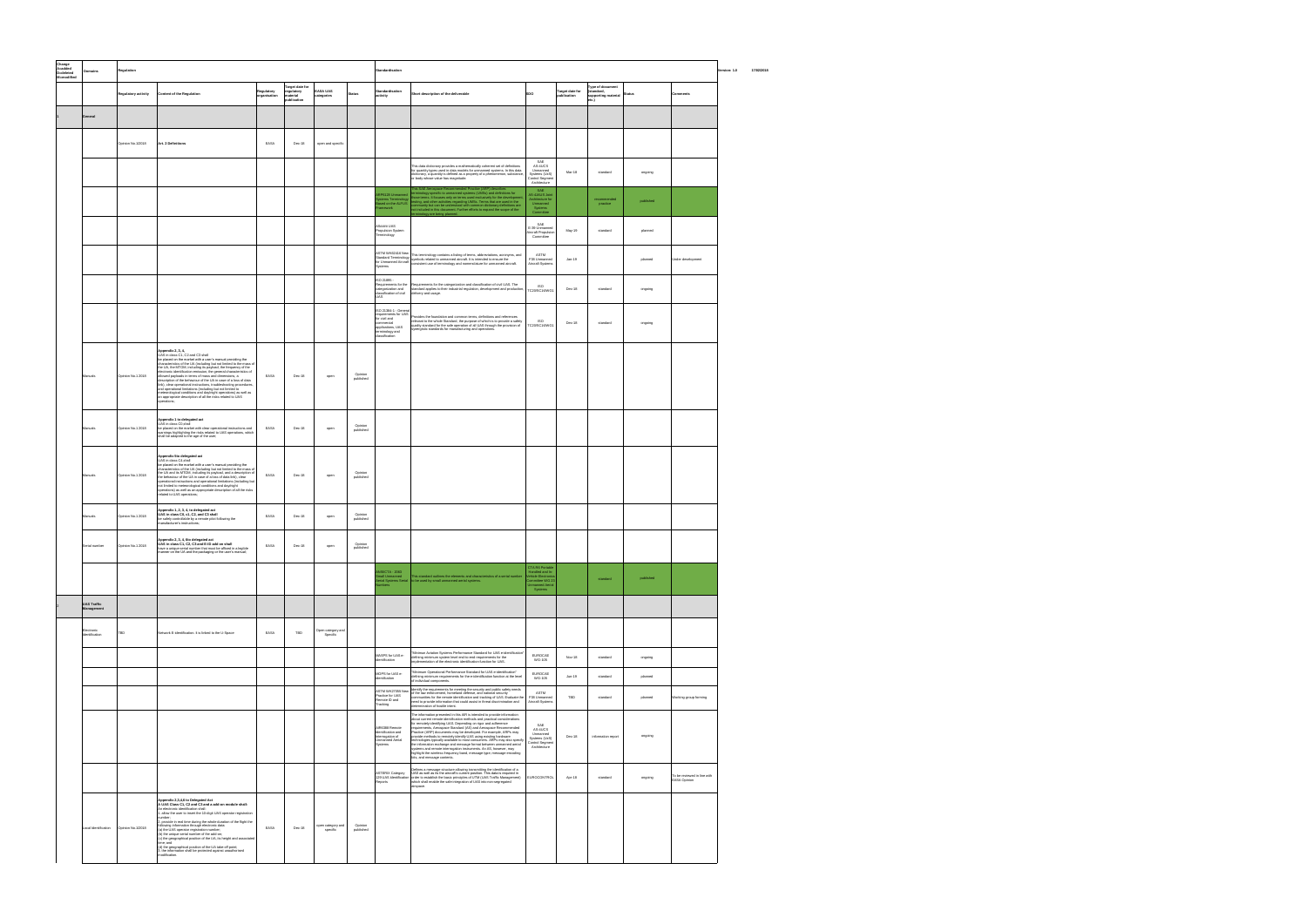**3**

| Marking                                           | Opinion No.1/2018 | UAS.OPEN.060<br>I. UAS operator shall display the registration information on the<br>AMC:<br>The registration number should be stated on a fire-resistant<br>placard; a QR code (Quick Response Code) may be an<br>cceptable means.                                                                                                                                                                                                                                                                                                                                                                                                                                                                                                                                                                                                                                                                                                                                                                                                                                                                                                                                                                                                                                                                                                          | EASA | Dec-18   | Open category and<br>Specific | Opinion<br>published |                                                                                                                                                   |                                                                                                                                                                                                                                                                                                                                                                                                                                                                                                                                                                                                                                                                                                                                                                                                                                                                                                                                                                                                                                                                                                                                                                                      |                                                                                |          |                           |           |                                                                                                  |
|---------------------------------------------------|-------------------|----------------------------------------------------------------------------------------------------------------------------------------------------------------------------------------------------------------------------------------------------------------------------------------------------------------------------------------------------------------------------------------------------------------------------------------------------------------------------------------------------------------------------------------------------------------------------------------------------------------------------------------------------------------------------------------------------------------------------------------------------------------------------------------------------------------------------------------------------------------------------------------------------------------------------------------------------------------------------------------------------------------------------------------------------------------------------------------------------------------------------------------------------------------------------------------------------------------------------------------------------------------------------------------------------------------------------------------------|------|----------|-------------------------------|----------------------|---------------------------------------------------------------------------------------------------------------------------------------------------|--------------------------------------------------------------------------------------------------------------------------------------------------------------------------------------------------------------------------------------------------------------------------------------------------------------------------------------------------------------------------------------------------------------------------------------------------------------------------------------------------------------------------------------------------------------------------------------------------------------------------------------------------------------------------------------------------------------------------------------------------------------------------------------------------------------------------------------------------------------------------------------------------------------------------------------------------------------------------------------------------------------------------------------------------------------------------------------------------------------------------------------------------------------------------------------|--------------------------------------------------------------------------------|----------|---------------------------|-----------|--------------------------------------------------------------------------------------------------|
|                                                   |                   |                                                                                                                                                                                                                                                                                                                                                                                                                                                                                                                                                                                                                                                                                                                                                                                                                                                                                                                                                                                                                                                                                                                                                                                                                                                                                                                                              |      |          |                               |                      | <b>STM F2851-10</b><br>rcraft Systems)                                                                                                            | andard Practice for This practice follows ICAO Annex 7 SARPS except in areas where the<br>AS Registration and unique aspects of UAS may not allow compliance. In these cases, this arking (Excluding Indocument will address the issue and recommend the need for an alternational compliance method.                                                                                                                                                                                                                                                                                                                                                                                                                                                                                                                                                                                                                                                                                                                                                                                                                                                                                | <b>ASTM</b><br>F38 Unmanned<br><b>Vircraft Syster</b>                          |          | standard                  | published | <b>Ballotting for renewal</b>                                                                    |
| Registration                                      | Opinion No.1/2018 | Art 7:<br><br>Each registered UAS operator shall obtain a registration number<br>according to the format defined by EASA.<br><b>AMC1 Article 7 Registration number</b><br>The registration number should consist of 10 digits organised as<br>the following:<br>- 2 digits representing the nation;<br>- 1 digit identifying the national register (if the nation defines<br>ultiple registers); and<br>- 7 digits uniquely identifying the operator.<br>UAS.OPEN.060 and UAS.Spec.060 Registration<br>2. update their registration every time data is changed and<br>renew the registration as required by the competent authority;<br>AMC1 UAS.OPEN.060(1) and UAS.SPEC.060(1) Registration<br>1. The UAS operator should complete the registration process<br>inline and provide at least their.<br>(a) Full name or the name of the business, if a company;<br>(b) mailing address where the operator is established or<br>esiding:<br>(c) email address and telephone number;<br>(d) insurance policy number; and<br>(e) date of birth for natural persons:<br>. If it is an organisation, the UA operator should include the<br>statement: 'All personnel directly involved in the operations are<br>competent to perform their tasks, and the UAS will be operated<br>inly by remote pilots with the appropriate level of competency. | EASA | Dec-18   | Open category and<br>Specific | Opinion<br>published |                                                                                                                                                   |                                                                                                                                                                                                                                                                                                                                                                                                                                                                                                                                                                                                                                                                                                                                                                                                                                                                                                                                                                                                                                                                                                                                                                                      |                                                                                |          |                           |           |                                                                                                  |
|                                                   |                   |                                                                                                                                                                                                                                                                                                                                                                                                                                                                                                                                                                                                                                                                                                                                                                                                                                                                                                                                                                                                                                                                                                                                                                                                                                                                                                                                              |      |          |                               |                      | STM F2851-10<br>arking (Excluding<br>mall Unmanned<br>ircraft Systems)                                                                            | or wir source.<br>Tandard Practice for This practice follows ICAO Annex 7 SARPS except in areas where the<br>IAS Registration and unique aspects of UAS may not allow compliance. In these cases, this<br>farking (Excluding ) document<br>compliance method.                                                                                                                                                                                                                                                                                                                                                                                                                                                                                                                                                                                                                                                                                                                                                                                                                                                                                                                        | <b>ASTM</b><br>F38 Unmanned<br>Aircraft Systems                                |          | standard                  | published |                                                                                                  |
| Geofencing/ Geo-<br>nvareness                     | Opinion No.1 2018 | Appendix 2,3,4 to delegated act - Geoawareness system<br>UAS Class C1, C2 and C3 shall:<br>The UAS shall be equipped with a geo-awareness system<br>providing:<br>a) an interface to load and update data containing information<br>in airspace limitations, as defined by Regulation (EU) / [IR]<br>which ensures that the process of loading or updating of such<br>data does not degrade its integrity and validity;<br>(b) a warning alert when a potential breach of airspace<br>limitations is detected; and<br>(c) information on its status as well as a warning alert when the<br>positioning or navigation of the UA cannot ensure the proper<br>lunctioning of the system;                                                                                                                                                                                                                                                                                                                                                                                                                                                                                                                                                                                                                                                        | EASA | Dec-18   | Open category and<br>Specific | Opinion<br>published |                                                                                                                                                   |                                                                                                                                                                                                                                                                                                                                                                                                                                                                                                                                                                                                                                                                                                                                                                                                                                                                                                                                                                                                                                                                                                                                                                                      |                                                                                |          |                           |           |                                                                                                  |
| Geo-awareness<br>Definition of zones              | Opinion No.1 2018 | Article 11<br><b>Airspace conditions for UAS operations</b><br>Member States may establish airspace restrictions on zones<br>n which one or more of the following conditions applies:<br>(a) certain UAS operations are not permitted without prior<br>uthorisation or are not permitted at all;<br>(b) access is only allowed for certain UAS classes;<br>c) access is only allowed for UAS equipped with electronic<br>fentification and/or geo-awareness systems:<br>(d) UAS operations comply with the specified environmental<br>tandards.<br>Member States may define airspace in which UAS operation<br>are exempted from one or more of the 'open' category<br>requirements of this Regulation, and in which operators are not<br>equired to hold an authorisation or submit a declaration.<br>Member States shall publish the information on airspace                                                                                                                                                                                                                                                                                                                                                                                                                                                                               | EASA | $Jan-18$ | Open category and<br>Specific | Opinion<br>published |                                                                                                                                                   |                                                                                                                                                                                                                                                                                                                                                                                                                                                                                                                                                                                                                                                                                                                                                                                                                                                                                                                                                                                                                                                                                                                                                                                      |                                                                                |          |                           |           |                                                                                                  |
|                                                   |                   |                                                                                                                                                                                                                                                                                                                                                                                                                                                                                                                                                                                                                                                                                                                                                                                                                                                                                                                                                                                                                                                                                                                                                                                                                                                                                                                                              |      |          |                               |                      | MASPS for UAS Geo-<br>Fencing                                                                                                                     | "Minimun Aviation Systems Performance Standard for UAS geo-fencing"<br>defining minimum system level end-to-end requirements for the<br>implementation of the geo-fencing function for UAS.                                                                                                                                                                                                                                                                                                                                                                                                                                                                                                                                                                                                                                                                                                                                                                                                                                                                                                                                                                                          | <b>EUROCAE</b><br><b>WG-105</b>                                                | Nov-18   | standard                  | ongoing   |                                                                                                  |
|                                                   |                   |                                                                                                                                                                                                                                                                                                                                                                                                                                                                                                                                                                                                                                                                                                                                                                                                                                                                                                                                                                                                                                                                                                                                                                                                                                                                                                                                              |      |          |                               |                      | MOPS for UAS Geo<br>Fencing                                                                                                                       | "Minimum Operational Performance Standard for UAS geo-fencing"<br>defining minimum requirements for the geo-fencing function at the level of<br>individual components.                                                                                                                                                                                                                                                                                                                                                                                                                                                                                                                                                                                                                                                                                                                                                                                                                                                                                                                                                                                                               | <b>EUROCAE</b><br><b>WG-105</b>                                                | $Jun-19$ | standard                  | planned   |                                                                                                  |
| Command, Control<br>and Communicatio              |                   |                                                                                                                                                                                                                                                                                                                                                                                                                                                                                                                                                                                                                                                                                                                                                                                                                                                                                                                                                                                                                                                                                                                                                                                                                                                                                                                                              |      |          |                               |                      |                                                                                                                                                   |                                                                                                                                                                                                                                                                                                                                                                                                                                                                                                                                                                                                                                                                                                                                                                                                                                                                                                                                                                                                                                                                                                                                                                                      |                                                                                |          |                           |           |                                                                                                  |
| RPAS C2 Datalink<br>(Terrestrial and<br>atellite) |                   |                                                                                                                                                                                                                                                                                                                                                                                                                                                                                                                                                                                                                                                                                                                                                                                                                                                                                                                                                                                                                                                                                                                                                                                                                                                                                                                                              |      |          |                               |                      | MOPS (Terrestrial<br>.OS)                                                                                                                         | Minimum Operational Performance Standard for the terrestrial Line of Sight<br>ommand and Control Data Link                                                                                                                                                                                                                                                                                                                                                                                                                                                                                                                                                                                                                                                                                                                                                                                                                                                                                                                                                                                                                                                                           | EUROCAE<br><b>WG-105</b>                                                       | Dec-17   | standard                  | ongoing   |                                                                                                  |
|                                                   |                   |                                                                                                                                                                                                                                                                                                                                                                                                                                                                                                                                                                                                                                                                                                                                                                                                                                                                                                                                                                                                                                                                                                                                                                                                                                                                                                                                              |      |          |                               |                      | <b>MOPS (SATCOM)</b>                                                                                                                              | Minimum Operational Performance Standard for the satellite Command<br>and Control Data Link                                                                                                                                                                                                                                                                                                                                                                                                                                                                                                                                                                                                                                                                                                                                                                                                                                                                                                                                                                                                                                                                                          | <b>EUROCAE</b><br><b>WG-105</b>                                                | Apr-18   | standard                  | ongoing   |                                                                                                  |
|                                                   |                   |                                                                                                                                                                                                                                                                                                                                                                                                                                                                                                                                                                                                                                                                                                                                                                                                                                                                                                                                                                                                                                                                                                                                                                                                                                                                                                                                              |      |          |                               |                      | MASPS                                                                                                                                             | Minimum Aviation System Performance Standard for the Command and<br>Control Link                                                                                                                                                                                                                                                                                                                                                                                                                                                                                                                                                                                                                                                                                                                                                                                                                                                                                                                                                                                                                                                                                                     | EUROCAE<br>WG-105                                                              | $Jun-18$ | standard                  | ongoing   |                                                                                                  |
|                                                   |                   |                                                                                                                                                                                                                                                                                                                                                                                                                                                                                                                                                                                                                                                                                                                                                                                                                                                                                                                                                                                                                                                                                                                                                                                                                                                                                                                                              |      |          |                               |                      | <b>ASTM F3002-14a</b><br>andard<br>ecification for<br>esign of the<br>nmand and<br>ontrol System for<br>hall Unmanned<br>ircraft Systems<br>BUAS) | his specification is provided as a consensus standard in support of an<br>application to a nation's governing aviation authority (GAA) for a permit to operate a small unmanned aircraft system (sUAS) for commercial or publice purposes. This standard outlines the general, spectrum and link<br>quirements for C2.                                                                                                                                                                                                                                                                                                                                                                                                                                                                                                                                                                                                                                                                                                                                                                                                                                                               | <b>ASTM</b><br>F38 Unmanned<br><b>Aircraft Systems</b>                         |          | standard                  | published | FAA Notice Of Availability<br>(NOA) Pending approval of<br>ASTM WK57659 as<br>ndational document |
| C <sub>3</sub>                                    |                   |                                                                                                                                                                                                                                                                                                                                                                                                                                                                                                                                                                                                                                                                                                                                                                                                                                                                                                                                                                                                                                                                                                                                                                                                                                                                                                                                              |      |          |                               |                      | <b>IR6514 UxS Control</b><br>egment (UCS)<br>rchitecture: Interface<br>ontrol Document<br>(GC                                                     | This interface control document (ICD) specifies all software services in the<br>Inmanned Systems (UxS) Control Segment Architecture, including<br>lebom stich hns. and capacity and their                                                                                                                                                                                                                                                                                                                                                                                                                                                                                                                                                                                                                                                                                                                                                                                                                                                                                                                                                                                            | SAE<br>AS-4UCS<br>Unmanned<br>Systems (UxS)<br>Control Segment                 |          | information report        | published |                                                                                                  |
|                                                   |                   |                                                                                                                                                                                                                                                                                                                                                                                                                                                                                                                                                                                                                                                                                                                                                                                                                                                                                                                                                                                                                                                                                                                                                                                                                                                                                                                                              |      |          |                               |                      | R6515 Unmanned<br>Systems (UxS)<br>Control Segment<br>UCS) Architecture:<br>EA Version of UCS<br>ICD Model                                        | This User Guide describes the content of the Enterprise Architect (EA)<br>version of the UCS Architectural Model and how to use this model within<br>the EA modeling tool environment. The purpose of the EA version of the<br>UCS Architectural Interface Control Document (ICD) model is to provide a<br>vorking model for Enterprise Architect tool users and to serve as the<br>ource model for the Rational Software Architect (RSA) and Rhapsody<br>todels (AIR6516 and AIR6517). The AIR6515 EA Model has been<br>validated to contain the same content as the AS6518 model for: - all UCS<br>CD interfaces - all UCS ICD messages - all UCS ICD data directly or<br>ndirectly referenced by ICD messages and interfaces - the Domain<br>Participant, Information, Service, and Non Functional Properties Models.<br>Preconditions for using the AIR6515 EA Model include:-access to /<br>Precommens for using the Ankohi scheme and the problem context of experience with Enterprise Architect 10 or higher, Corporate Edition. -<br>experience with the Unified Modeling Language (UML) $\frac{1}{2}$ and understanding of t                                               | SAE<br>AS-4UCS<br>Unmanned<br>Systems (UxS)<br>Control Segmen<br>Architecture  |          | information report        | published |                                                                                                  |
|                                                   |                   |                                                                                                                                                                                                                                                                                                                                                                                                                                                                                                                                                                                                                                                                                                                                                                                                                                                                                                                                                                                                                                                                                                                                                                                                                                                                                                                                              |      |          |                               |                      | NR6516 Unmanned<br>Systems (UxS)<br>Control Segment<br>UCS) Architecture:<br>RSA Version of UCS<br>CD Model                                       | This User Guide describes the content of the Rational Software Architect<br>(RSA) version of the UCS Architectural Model and how to use this model<br>(with the RSA modeling tod environment. The purpose of the RSA version<br>of the<br>me content as the AS6518 model for: - all UCS ICD interfaces - all UCS<br>San Comessages and interfaces the Domain of individual compared by ICD<br>ICD messages and interfaces the Domain Participant, Information, Service<br>and Ron Functional Properties Models. Preconditions for using the<br>angle and in<br>Almou to have more include: access to hautoisal solution to the Version 9.0 or higher. This release was checked with version 9.1.1. -<br>experience with the Unified Modeling Language (UML) $\frac{1}{2}$ and<br>understanding of the U                                                                                                                                                                                                                                                                                                                                                                              | SAE<br>AS-4UCS<br>Unmanned<br>Systems (UxS)<br>Control Segment<br>Architecture |          | <b>Information Report</b> | published |                                                                                                  |
|                                                   |                   |                                                                                                                                                                                                                                                                                                                                                                                                                                                                                                                                                                                                                                                                                                                                                                                                                                                                                                                                                                                                                                                                                                                                                                                                                                                                                                                                              |      |          |                               |                      | <b>IR6517 Unmanned</b><br>iystems (UxS)<br>:ontrol Segment<br>UCS) Architecture:<br>Rhapsody Version of<br>UCS ICD Model                          | This User Guide describes the content of the Rhapsody version of the UCS<br>Architectural Model and how to use this model within the Rhapsody<br>modeling tool environment. The purpose of the Rhapsody version of the<br>UCS Architectural Interface Control Document (ICD) model is to provide a<br>nodel for Rhapsody users, derived from the Enterprise Architect (EA)<br>todel (AIR6515). The AIR6515 EA Model, and by derivation, the AIR6517<br>noder (wireou-out), ring who been validated to contain the same content as the<br>chapsody Model, have been validated to contain the same content as the<br>S6518 model for: - all UCS ICD interfaces - all UCS ICD messages and<br>JCS<br>Cost Total and State The Domain Participant, Information, Service and Non-<br>Interfaces - the Domain Participant, Information, Service and Non-<br>Functional Properties Models. Preconditions for using the AIR6517<br>Rhapsody Model<br>Modeling Tool Environment version o.1. or negnet. This product was<br>validated using Rational Rhapsody Architect for System Engineers, version<br>8.1.1. Superperience with the Unified Modeling Language (UML) Superperience<br>under | AS-4UCS<br>Unmanned<br>Systems (UxS)<br>Control Segment<br>Architecture        |          | information report        | published |                                                                                                  |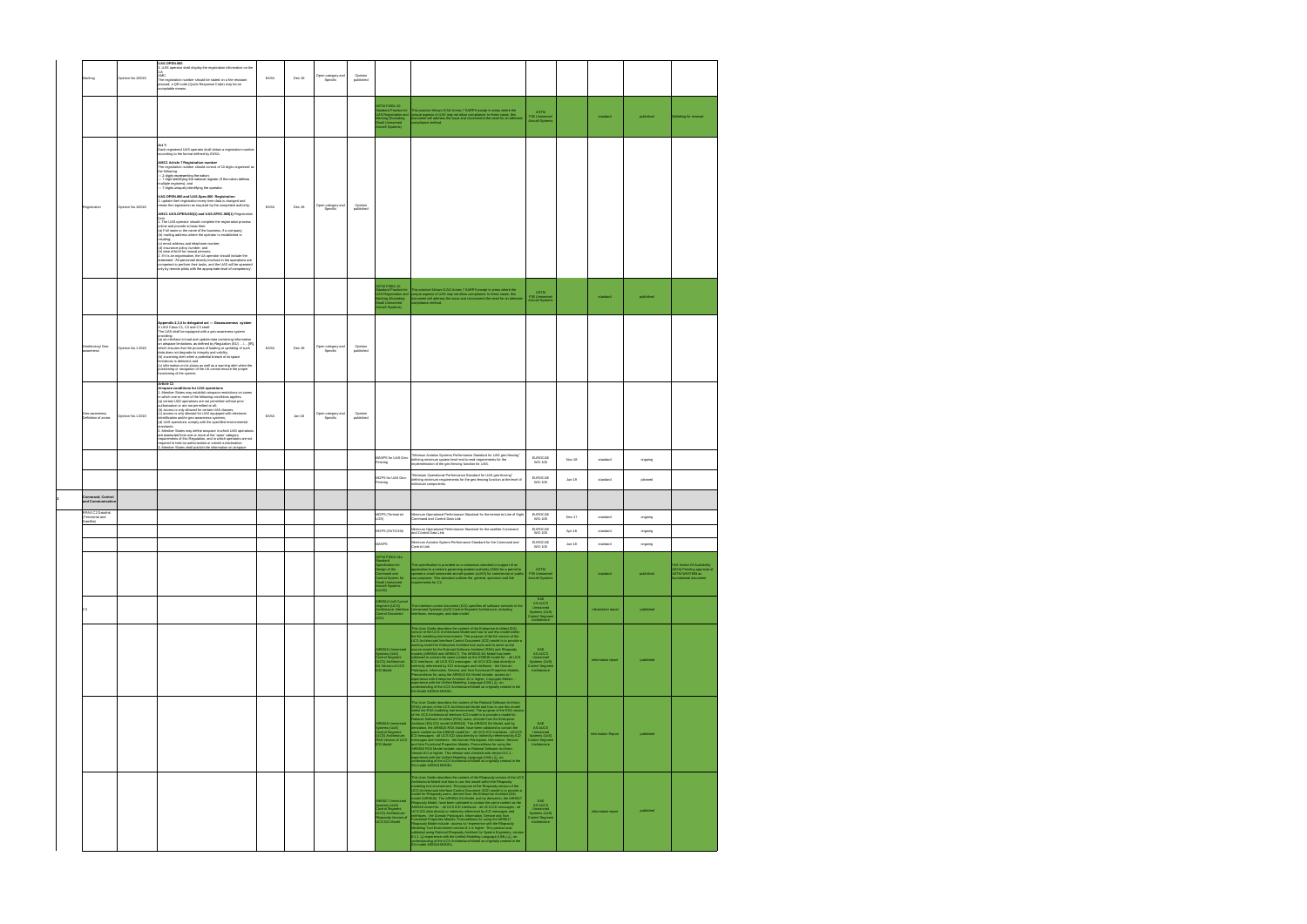|  |  |  |  | <b>IR6519 UxS Control</b><br>Segment (UCS)<br><b>ICTRACE</b>                                                                             | rne Ose Case Trace (OCTRACE) is SAE publication Alros 19 of the<br>Department of Defense Unmanned Control Segment (UCS) Architecture.<br>This document is the SAE publication of the Department of Defense UAS<br>This document is in Soviet Date and Schwartz and Schwartz (UCS) Architecture: Use Case Trace (UCTRACE)<br>Control Segment (UCS) Architecture: Use Case Trace (UCTRACE)<br>Weision 3.4(PR) approved for Distribution A public relate<br>cenarios of message exchanges between Actors and internal system<br>Participants via ServiceInterfaces. These message exchanges provide a                                                                                                                                                                                                                                                                                                                                                                                                                                                                                                                                                                                                                                                                                                                                                                                                                                                                                                                                                                                                                                                                             | 20-Dec-16                                                                      |          | information report | published |                                                                                                     |
|--|--|--|--|------------------------------------------------------------------------------------------------------------------------------------------|--------------------------------------------------------------------------------------------------------------------------------------------------------------------------------------------------------------------------------------------------------------------------------------------------------------------------------------------------------------------------------------------------------------------------------------------------------------------------------------------------------------------------------------------------------------------------------------------------------------------------------------------------------------------------------------------------------------------------------------------------------------------------------------------------------------------------------------------------------------------------------------------------------------------------------------------------------------------------------------------------------------------------------------------------------------------------------------------------------------------------------------------------------------------------------------------------------------------------------------------------------------------------------------------------------------------------------------------------------------------------------------------------------------------------------------------------------------------------------------------------------------------------------------------------------------------------------------------------------------------------------------------------------------------------------|--------------------------------------------------------------------------------|----------|--------------------|-----------|-----------------------------------------------------------------------------------------------------|
|  |  |  |  | AIR6520 Unmanned<br>Systems (UxS)<br>Control Segment<br>(UCS) Architecture:<br>ersion Description<br>ocument                             | wernance of the Unmanned Aircraft System (UAS) Control Segment<br>Construction and transferred from the United States Officer of the OCCS Architecture was transferred from the United States Office of the Secretary of Delenae OSO) is SAE International in April 2015.<br>Consequently, a subset<br>VDD) describes the correspondence and differences between the two<br>chitecture libraries.                                                                                                                                                                                                                                                                                                                                                                                                                                                                                                                                                                                                                                                                                                                                                                                                                                                                                                                                                                                                                                                                                                                                                                                                                                                                              | SAF<br>AS-4UCS<br>Unmanned<br>Systems (UxS)<br>Control Segme<br>Architecture   |          | Information Report | published |                                                                                                     |
|  |  |  |  | IR6521 Unmanned<br>Systems (UxS)<br>Control Segment<br>UCS) Architecture:<br>ata Distribution<br>ervice (DDS)                            | This platform specific Interface Control Document (ICD) provides an<br>rms passonm specime interiors communications (policy processes)<br>example mapping to the Object Management Group's (OMG) Data<br>Distribution Service (DDS) infrastructure middleware. The mapping is<br>reserved on the Unmanned Systems (UxS) Control Segment (UCS)<br>schitecture: Model, AS6518. A series of non-normative implement<br>hoices have been made that are specific to this ICD. These<br>ion choices may not be appropriate for different system<br>lementations. The machine readable ICD and result of this mapping<br>ind implementation choices are provided with AIR6521. Use and<br>understanding of this document assumes a working knowledge of the UCS<br>Architecture, the model structure and its contents.                                                                                                                                                                                                                                                                                                                                                                                                                                                                                                                                                                                                                                                                                                                                                                                                                                                                | SAE<br>AS-4UCS<br>Unmanned<br>Systems (UxS)<br>Control Segmen<br>Architecture  |          | information report | published |                                                                                                     |
|  |  |  |  | AS6512 Unmanned<br>Systems (UxS)<br>Control Segment<br>(UCS) Architecture:<br>chitecture<br>escription                                   | This document is the Architecture Description (AD) for the SAE Unmanne<br>Systems (UxS) Control Segment (UCS) Architecture. This AD serves as<br>Systems (Source of the UCS Architecture - SAE AS6512. The UCS<br>Architecture is expressed by a library of SAE publications as referenced<br>Architecture is expressed by a library of SAE publications as referenced<br>nerein. The ot<br><b>MR6521, and AS6522.</b>                                                                                                                                                                                                                                                                                                                                                                                                                                                                                                                                                                                                                                                                                                                                                                                                                                                                                                                                                                                                                                                                                                                                                                                                                                                         | SAF<br>AS-4UCS<br>Mariadea<br>Systems (UxS)<br>Control Segment<br>Architecture |          | standard           | published |                                                                                                     |
|  |  |  |  | AS6513 Unmanned<br>Systems (UxS)<br>Control Segment<br><b>JCS)</b> Architecture:<br>onformance<br>pecification                           | This document is the authoritative specification within the SAE Unmanned<br>The socialistics Control Segment (UCS) Architecture for establishing<br>Systems (UxS) Control Segment (UCS) Architecture for establishing<br>addressed by this specification are UCS products. The UCS products<br>addressed by this sp<br>somewhere computations are provided as the conduct of the systems that employ one or more UCS services. The conformance of UCS products is determined by assessing the conformance of the UCS product description to the UCS A                                                                                                                                                                                                                                                                                                                                                                                                                                                                                                                                                                                                                                                                                                                                                                                                                                                                                                                                                                                                                                                                                                                          | SAF<br>AS-4UCS<br>Unmanned<br>Systems (UxS)<br>Control Segmen<br>Architecture  |          | standard           | published |                                                                                                     |
|  |  |  |  | AS6518 Unmanned<br>Systems (UxS)<br>Control Segment<br>(UCS) Architecture:<br>UCS Architecture<br>odel                                   | This brief User Guide recaps the content of the AS6518 UCS Architectural<br>Adel described in detail in AS6512 UCS Architecture: Architecture<br>escription. The purpose of the UCS Architecture Model is to provide the<br>thoritative source for other models and products within the UCS<br>rchitecture as shown in the AS6512 UCS Architecture: Architecture<br>Neutron De Conditions for using the AS6518 EA Model include: -accessibility. Precentations for using the AS6518 EA Model include: -accessibility. Precentations for using the AS6518 EA Model include: -accessibility. Control<br>structions helow                                                                                                                                                                                                                                                                                                                                                                                                                                                                                                                                                                                                                                                                                                                                                                                                                                                                                                                                                                                                                                                         | SAF<br>AS-4UCS<br>Unmanned<br>Systems (UxS)<br>Control Segmen<br>Architecture  |          | standard           | published |                                                                                                     |
|  |  |  |  | S6522 Unmanned<br>ystems (UxS)<br>:<br>Control Segment<br>UCS) Architecture:<br>rchitecture Technical<br>iovernance                      | The UCS technical governance comprises a set of policies, processes, an<br>standard definitions to establish consistency and quality in the developmer of architecture artifacts and documents. It provides guidance for the use of<br>Continuous continuous continuous continuous protections in the use of Unified Adolesing Language (UML) and Service Oriented Architecture Modeling Canadia Language (SoaML), including where the UCS Architecture educates from<br>guidelines, and standards of technical governance in the following<br>subjects: - Industry standards adopted by the AS-4UCS Technical<br>Committee: These are the industry standards and specifications adopted<br>by AS-4UCS in the generation and documentation of the architecture.<br>by activation the representation to an obtained to the activation of the UCS Architecture Development UCS specific policies on the development of the UCS Architecture. The AS-4UCS Technical committee governance policies ar<br>consistent set of specifications and industry best practices. Standards are<br>eferenced within policies. Standards may place constraints on policies th<br>are implemented by processes. Each process is intended to guide the development of architecture artifacts. For example, a standard may dicta<br>that a UML diagram be modeled in a particular methodology using only<br>approved stereotypes from the SoaML UML profile. UCS technical<br>overnance applies to the following technical work products that are<br>enerated within the AS-4UCS Technical Committee. It is not applicable t<br>hird party developers, programs, or any other consumer of the UCS | AS-4UCS<br>Unmanned<br>Systems (UxS)<br>Control Segmen<br>Architecture         |          | standard           | published |                                                                                                     |
|  |  |  |  | WK58931 Evaluating<br>AerialResnon<br>RobotManeuvering:<br>Maintain Position and<br>Orientation                                          | suite of standard test methods has been developed to me<br>manueverability, endurance, communications, durability,<br>logisitics,autonomy, and safety to guide purchasing decisions,support<br>operator training and measure proficiency.                                                                                                                                                                                                                                                                                                                                                                                                                                                                                                                                                                                                                                                                                                                                                                                                                                                                                                                                                                                                                                                                                                                                                                                                                                                                                                                                                                                                                                      | <b>ASTM</b><br>E54 Homeland<br>Security<br>Applications                        | Apr-18   | standard           | ongoing   | Publication Delaved -Full<br>Committee Meting Feb 28-<br>Mar 2 2018 for adudication of<br>comments  |
|  |  |  |  | WK58932 Evaluating<br>AerialResponse<br>RobotManeuvering:<br>Orbit a Point                                                               | A suite of standard test methods has been developed to measure<br>manueverability, endurance, communications, durability,<br>logisitics,autonomy, and safety to guide purchasing decisions,support<br>pperator training and measure proficiency.                                                                                                                                                                                                                                                                                                                                                                                                                                                                                                                                                                                                                                                                                                                                                                                                                                                                                                                                                                                                                                                                                                                                                                                                                                                                                                                                                                                                                               | <b>ASTM</b><br>E54 Homeland<br>Security<br>Applications                        | Apr-18   | standard           | ongoing   | Publication Delayed - Full<br>Committee Meting Feb 28-<br>Mar 2 2018 for adudication of<br>comments |
|  |  |  |  | WK58933 Evaluating<br>erialResponse<br>RobotManeuvering:<br>Avoid Static<br>Obstacles                                                    | suite of standard test methods has been developed to measure<br>nanueverability, endurance,communications, durability,<br>ogisitics,autonomy, and safety to guide purchasing decisions,support<br>pperator training and measure proficiency.                                                                                                                                                                                                                                                                                                                                                                                                                                                                                                                                                                                                                                                                                                                                                                                                                                                                                                                                                                                                                                                                                                                                                                                                                                                                                                                                                                                                                                   | <b>ASTM</b><br>E54 Homeland<br>Security<br>Applications                        | $Jun-18$ | standard           | ongoing   |                                                                                                     |
|  |  |  |  | WK58934 Evaluating<br>AerialResponse<br>RobotManeuvering:<br>Pass Through<br>Openings                                                    | a suite of standard test methods has been developed to measure<br>nanueverability, endurance,communications, durability,<br>logisitics,autonomy, and safety to guide purchasing decisions,support<br>poerator training and measure proficiency.                                                                                                                                                                                                                                                                                                                                                                                                                                                                                                                                                                                                                                                                                                                                                                                                                                                                                                                                                                                                                                                                                                                                                                                                                                                                                                                                                                                                                                | <b>ASTM</b><br>E54 Homeland<br>Security<br>Applications                        | Apr-18   | standard           | ongoing   | Publication Delayed - Full<br>Committee Meting Feb 28-<br>Mar 2 2018 for adudication of<br>comments |
|  |  |  |  | WK58935 Evaluating<br>AerialResponse<br>RobotManeuvering:<br>Land Accurately<br>vertical)<br>VK58942 Evaluating                          | suite of standards test methods has been developed to measure<br>nanueverability, endurance,communications, durability,<br>logisitics,autonomy, and safety to guide purchasing decisions,support<br>perator training and measure proficiency.                                                                                                                                                                                                                                                                                                                                                                                                                                                                                                                                                                                                                                                                                                                                                                                                                                                                                                                                                                                                                                                                                                                                                                                                                                                                                                                                                                                                                                  | $\mathsf{ASTM}\xspace$<br>E54 Homeland<br>Security<br>Applications             | Apr-18   | standard           | ongoing   | Publication Delayed - Full<br>Committee Meting Feb 28-<br>Mar 2 2018 for adudication of<br>comments |
|  |  |  |  | AerialResponse<br>RobotRadio<br>Communication<br>Range : Line of Sight<br>WK58941 Evaluating                                             | A suite of standards test methods has been developed to measure<br>nanueverability, endurance,communications, durability,<br>logisitics,autonomy, and safety to guide purchasing decisions,support<br>perator training and measure proficiency.                                                                                                                                                                                                                                                                                                                                                                                                                                                                                                                                                                                                                                                                                                                                                                                                                                                                                                                                                                                                                                                                                                                                                                                                                                                                                                                                                                                                                                | $\mathsf{ASTM}\xspace$<br>E54 Homeland<br>Security<br>Applications             | Apr-18   | standard           | ongoing   | Publication Delayed -Full<br>Committee Meting Feb 28-<br>Mar 2 2018 for adudication of<br>comments  |
|  |  |  |  | AerialResponse<br>RobotRadio<br>Communications<br>Range: Non Line of<br>Sight                                                            | A suite of standards test methods has been developed to measure<br>nanueverability, endurance,communications, durability,<br>logisitics,autonomy, and safety to guide purchasing decisions,support<br>erator training and measure proficiency.                                                                                                                                                                                                                                                                                                                                                                                                                                                                                                                                                                                                                                                                                                                                                                                                                                                                                                                                                                                                                                                                                                                                                                                                                                                                                                                                                                                                                                 | $\mathsf{ASTM}\xspace$<br>E54 Homeland<br>Security<br>Applications             | Apr-18   | standard           | ongoing   | Publication Delayed -Full<br>Committee Meting Feb 28-<br>Mar 2 2018 for adudication of<br>comments  |
|  |  |  |  | <b>TANAG 4660 -</b><br>teroperable<br>ommand and<br>ontrol Datalink for<br>nmanned Systems                                               | Common standard Line-Of-Sight command and control data link for the<br>iafe and reliable operation of unmanned systems within a joint, coalition<br>and controlled airspace operating environment.                                                                                                                                                                                                                                                                                                                                                                                                                                                                                                                                                                                                                                                                                                                                                                                                                                                                                                                                                                                                                                                                                                                                                                                                                                                                                                                                                                                                                                                                             | NATO<br>NNAG/JCGUAS                                                            |          | standard           | published |                                                                                                     |
|  |  |  |  | SAE6856 Improving<br>Navigation Solutions<br>Using Raw<br>Measurements from<br>Global Navigation<br>Satellite System<br>(GNSS) Receivers | This recommended practice provides users with the technical<br>equirements and methods for accessing, viewing, and processing raw<br>GNSS receiver measurements for improved unmanned vehicle navigation<br>olutions.                                                                                                                                                                                                                                                                                                                                                                                                                                                                                                                                                                                                                                                                                                                                                                                                                                                                                                                                                                                                                                                                                                                                                                                                                                                                                                                                                                                                                                                          | <b>SMCPNT Position</b><br>Navigation, and<br>Timing Committe                   | Mar-19   | standard           | ongoing   |                                                                                                     |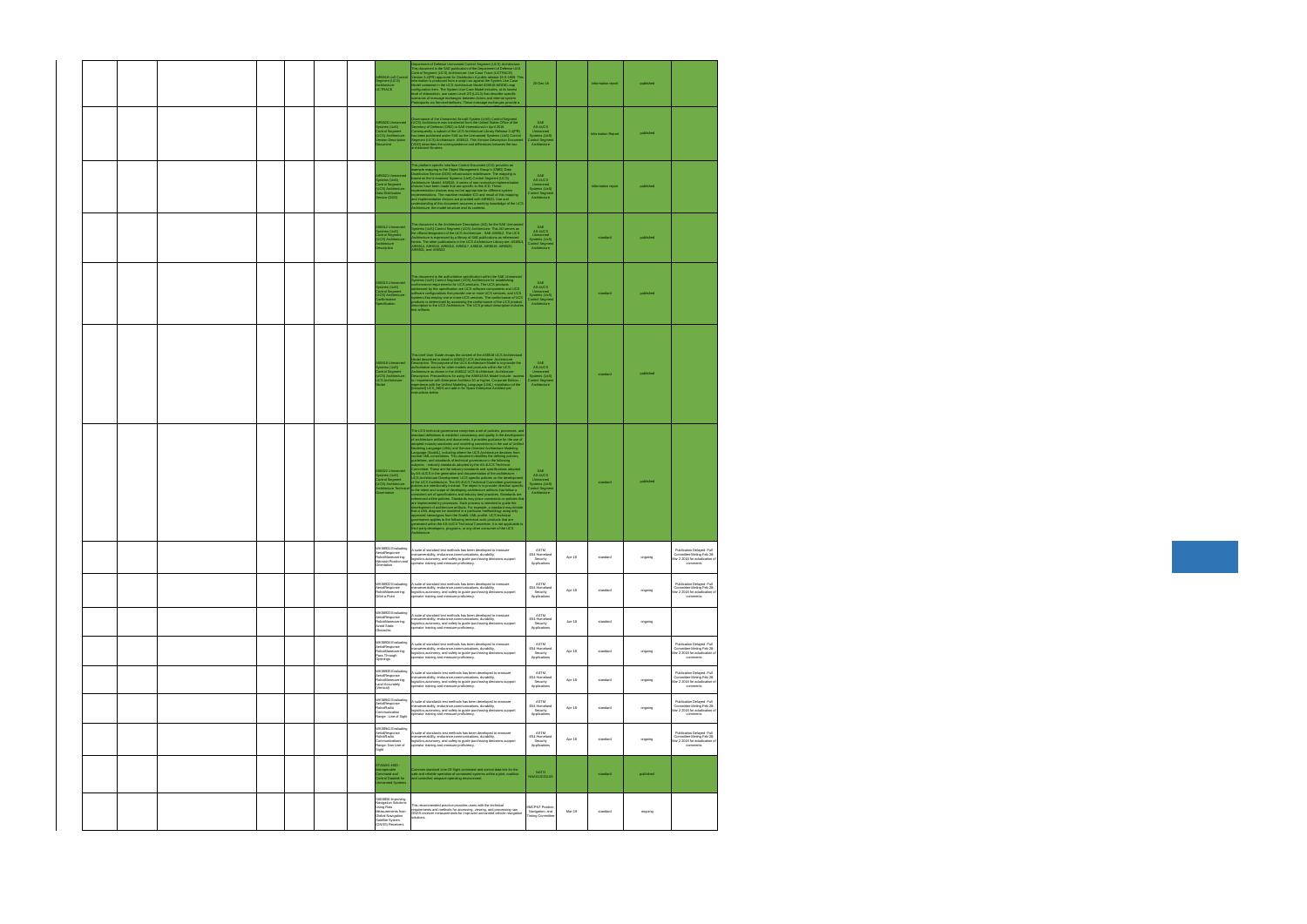|  |                                                                                          |                                    |                                                                                                                                                                                           |      |        |                               |                      | SAE6857<br>Requirements for a<br>Terrestrial Based<br>osition, Navigation<br>and Timing (PNT)<br>System to Improve<br>Navigation Solutions<br>and Ensure Critical<br>nfrastructure Securit | This recommended practice defines the technical requirements for a<br>errestrial-based PNT system to improve vehicle (e.g. unmanned, aerial,<br>ground, maritime) positioning/navigation solutions and ensure critical<br>frastructure security, complementing GNSS technologies.                                        | <b>SMCPNT Position</b><br>Navigation, and<br>Timing Committee                 | Mar-19   | standard | ongoing   |                                                                                                                                                                                                                                                                                    |
|--|------------------------------------------------------------------------------------------|------------------------------------|-------------------------------------------------------------------------------------------------------------------------------------------------------------------------------------------|------|--------|-------------------------------|----------------------|--------------------------------------------------------------------------------------------------------------------------------------------------------------------------------------------|--------------------------------------------------------------------------------------------------------------------------------------------------------------------------------------------------------------------------------------------------------------------------------------------------------------------------|-------------------------------------------------------------------------------|----------|----------|-----------|------------------------------------------------------------------------------------------------------------------------------------------------------------------------------------------------------------------------------------------------------------------------------------|
|  | Spectrum                                                                                 |                                    |                                                                                                                                                                                           |      |        |                               |                      | MASPS on C3<br>Spectrum<br>lanagement for the<br>5030/5091 MHz hand                                                                                                                        | finimun Aviation Systems Performance Standard defining requirements<br>or the management of the 5030/5091 MHz band fir use by C2 Link<br>Services                                                                                                                                                                        | <b>EUROCAE</b><br><b>WG-105</b>                                               | Dec-18   | standard | planned   |                                                                                                                                                                                                                                                                                    |
|  |                                                                                          |                                    |                                                                                                                                                                                           |      |        |                               |                      | Guidance on<br>Spectrum Access,<br>Use and Management                                                                                                                                      | Guidance material describing considerations for the use of spectrum for<br>UAS purposes                                                                                                                                                                                                                                  | <b>EUROCAE</b><br><b>WG-105</b>                                               | Nov-17   | guidance | ongoing   |                                                                                                                                                                                                                                                                                    |
|  | Security                                                                                 | Opinion No.1 /2018                 | Appendix 3, 4 to Delegated Act<br>A UAS Class C2 and C3 shall:<br>be equipped with a remote pilot data link protected against<br>nauthorised access to the command and control functions; | EASA | Dec-18 | open                          | Opinion<br>published |                                                                                                                                                                                            |                                                                                                                                                                                                                                                                                                                          |                                                                               |          |          |           |                                                                                                                                                                                                                                                                                    |
|  |                                                                                          |                                    |                                                                                                                                                                                           |      |        |                               |                      | MASPS on RPAS C3<br>ecurity                                                                                                                                                                | Minimun Aviation Systems Performance Standard defining system level<br>equirements for the application of Security measures to the UAS C3 Link                                                                                                                                                                           | <b>EUROCAE</b><br>WG-105                                                      | $Jun-19$ | standard | ongoing   |                                                                                                                                                                                                                                                                                    |
|  |                                                                                          |                                    |                                                                                                                                                                                           |      |        |                               |                      | Suidance on RPAS<br>C3 security                                                                                                                                                            | Guidance material for the application of the MASPS listed above                                                                                                                                                                                                                                                          | EUROCAE<br>WG-105                                                             | $Jun-18$ | quidance | ongoing   |                                                                                                                                                                                                                                                                                    |
|  | Detect and Avoid                                                                         |                                    |                                                                                                                                                                                           |      |        |                               |                      |                                                                                                                                                                                            |                                                                                                                                                                                                                                                                                                                          |                                                                               |          |          |           |                                                                                                                                                                                                                                                                                    |
|  |                                                                                          | SORA Step#9 Tactical<br>Mitigation |                                                                                                                                                                                           | EASA | Sep-18 | Specific                      | ongoing              |                                                                                                                                                                                            |                                                                                                                                                                                                                                                                                                                          |                                                                               |          |          |           |                                                                                                                                                                                                                                                                                    |
|  | DAA in IFR flight in<br>Class A-C airspace                                               |                                    |                                                                                                                                                                                           |      |        |                               |                      | MASPS                                                                                                                                                                                      | Minimum Aviation System Performance Standard (End-to-end<br>Requirements at system level) for DAA of IFR Flights in class A-C                                                                                                                                                                                            | <b>EUROCAE</b><br><b>WG-105</b>                                               | Dec-17   | standard | ongoing   |                                                                                                                                                                                                                                                                                    |
|  |                                                                                          |                                    |                                                                                                                                                                                           |      |        |                               |                      | MOPS                                                                                                                                                                                       | airspace.<br>Minimum Operational Performance Standard (Requirements at equipment<br>evel) for DAA of IFR Flights in class A-C airspace.                                                                                                                                                                                  | EUROCAE<br><b>WG-105</b>                                                      | Dec-18   | standard | ongoing   |                                                                                                                                                                                                                                                                                    |
|  |                                                                                          | SORA Step#9 Tactical               |                                                                                                                                                                                           | EASA | Sep-18 | Specific                      | ongoing              |                                                                                                                                                                                            |                                                                                                                                                                                                                                                                                                                          |                                                                               |          |          |           |                                                                                                                                                                                                                                                                                    |
|  | DAA against                                                                              | Mitigation                         |                                                                                                                                                                                           |      |        |                               |                      |                                                                                                                                                                                            |                                                                                                                                                                                                                                                                                                                          |                                                                               |          |          |           |                                                                                                                                                                                                                                                                                    |
|  | conflicting traffic for<br>RPAS operating<br>under IFR and VFR i<br>all airspace classes |                                    |                                                                                                                                                                                           |      |        |                               |                      | OSED                                                                                                                                                                                       | Operational Services and Environment Description for DAA against<br>conflicting traffic for RPAS operating under IFR and VFR in all airspace<br>lasses                                                                                                                                                                   | <b>EUROCAE</b><br><b>WG-105</b>                                               | Dec-17   | standard | ongoing   |                                                                                                                                                                                                                                                                                    |
|  |                                                                                          |                                    |                                                                                                                                                                                           |      |        |                               |                      | MASPS                                                                                                                                                                                      | Minimum Aviation System Performance Standard (End-to-end<br>Requirements at system level) for DAA against conflicting traffic for RPAS<br>operating under IFR and VFR in all airspace classes                                                                                                                            | <b>EUROCAE</b><br><b>WG-105</b>                                               | Dec-18   | standard | ongoing   |                                                                                                                                                                                                                                                                                    |
|  |                                                                                          |                                    |                                                                                                                                                                                           |      |        |                               |                      | MOPS                                                                                                                                                                                       | Minimum Operational Performance Standard (Requirements at equipment<br>level) for DAA against conflicting traffic for RPAS operating under IFR and<br>VFR in all airspace classes                                                                                                                                        | <b>EUROCAE</b><br>WG-105                                                      | $Jun-20$ | standard | planned   |                                                                                                                                                                                                                                                                                    |
|  |                                                                                          |                                    |                                                                                                                                                                                           |      |        |                               |                      | OSED                                                                                                                                                                                       | Operational Services and Environment Description in Class D-G airspaces<br>nder VFR/IFR                                                                                                                                                                                                                                  | <b>EUROCAE</b><br><b>WG-105</b>                                               | $Jun-18$ | standard | ongoing   |                                                                                                                                                                                                                                                                                    |
|  |                                                                                          | SORA Step#9 Tactical<br>Mitigation |                                                                                                                                                                                           | EASA | Sep-18 | Specific                      | ongoing              |                                                                                                                                                                                            |                                                                                                                                                                                                                                                                                                                          |                                                                               |          |          |           |                                                                                                                                                                                                                                                                                    |
|  | DAA in VLL                                                                               |                                    |                                                                                                                                                                                           |      |        |                               |                      | <b>MOPS</b>                                                                                                                                                                                | Minimum Operational Performance Standard (Requirements at equipment<br>wel) for DAA at Very Low Level (VLL)                                                                                                                                                                                                              | EUROCAE<br><b>WG-105</b>                                                      | Dec-19   | standard | planned   |                                                                                                                                                                                                                                                                                    |
|  |                                                                                          |                                    |                                                                                                                                                                                           |      |        |                               |                      | STANREC 4811 Ed.                                                                                                                                                                           |                                                                                                                                                                                                                                                                                                                          |                                                                               |          |          |           |                                                                                                                                                                                                                                                                                    |
|  |                                                                                          |                                    |                                                                                                                                                                                           |      |        |                               |                      | 1/ AEP-. 101 Ed. A<br>Ver.1 "UAS sense and<br>void"                                                                                                                                        | o detail comprehensive guidance and recommended practice for the<br>levelopment of Sense and Avoid systems, referencing and providing<br>guidance regarding application of existing standards and best practice.                                                                                                         | <b>NATO</b><br><b>FINAS</b>                                                   | Feb-18   | quide    | ongoing   |                                                                                                                                                                                                                                                                                    |
|  | Detect and Avoid for<br>sUAS                                                             |                                    |                                                                                                                                                                                           |      |        |                               |                      | WKXXXX                                                                                                                                                                                     | Revised under new working group to be part of Comprehensive DAA<br>Standard under annex to define test methods AND minimum<br>erformance standards for DAA systems and sensors applicable to smalle<br>UAS BLVOS operations for the protection of manned aircraft in lower<br>ltitude airspace                           | ASTM<br>F38 Unmanned<br>Aircraft Systems                                      | $Jun-19$ | standard | ongoing   | Working Group formed under<br>terms of reference                                                                                                                                                                                                                                   |
|  |                                                                                          |                                    |                                                                                                                                                                                           |      |        |                               |                      | WK60936<br>Specification for<br>coustic-based<br>Detect and Avoid for<br>sUAS                                                                                                              | This specification defines the requirements for acoustic-based Detect And<br>Avoid systems used in small Unmanned Aircraft Systems (sUAS).                                                                                                                                                                               | $\mathsf{ASTM}\xspace$<br>F38 Unmanned<br>Aircraft Systems                    | Jun-19   | standard | ongoing   | evised under new working<br>group (WKXXXX) to be part of<br>Comprehensive DAA Standard<br>under annex to define test<br>nethods for DAA systems and<br>ensors applicable to smaller<br>UAS BLVOS operations for the<br>protection of manned aircraft<br>n lower altitude airspace. |
|  | <b>RPAS Automation</b>                                                                   |                                    |                                                                                                                                                                                           |      |        |                               |                      |                                                                                                                                                                                            |                                                                                                                                                                                                                                                                                                                          |                                                                               |          |          |           |                                                                                                                                                                                                                                                                                    |
|  |                                                                                          |                                    |                                                                                                                                                                                           |      |        |                               |                      |                                                                                                                                                                                            |                                                                                                                                                                                                                                                                                                                          |                                                                               |          |          |           |                                                                                                                                                                                                                                                                                    |
|  |                                                                                          |                                    |                                                                                                                                                                                           |      |        |                               |                      | <b>STM F3269</b><br>andard Practice for<br>Mahala of Tradector<br>Methods to Safely<br>Bound Flight Behavior<br>Systems Containing<br>omplex Functions                                     | This standard practice defines design and test best practices that if<br>followed, would provide guidance to an applicant for providing evidence to<br>the civil aviation authority (CAA) that the flight behavior of an urmanned<br>ai<br>level of flight safety.                                                       | <b>ASTM</b><br>F38 Unmanned<br>Aircraft Systems                               |          | standard | published | FAA Notice Of Availability<br>(NOA) Pending approval of<br>ASTM WK57659 as<br>hundational document                                                                                                                                                                                 |
|  | Automatic Take-off<br>and Landing                                                        |                                    |                                                                                                                                                                                           |      |        |                               |                      | OSED                                                                                                                                                                                       | Operational Services and Enironment Description for Automatic Take-Off<br>and Landing.                                                                                                                                                                                                                                   | EUROCAE<br><b>WG-105</b>                                                      | Nov-17   | standard | ongoing   |                                                                                                                                                                                                                                                                                    |
|  |                                                                                          |                                    |                                                                                                                                                                                           |      |        |                               |                      | MASPS                                                                                                                                                                                      | Minimum Aviation System Performance Standard (End-to-end<br>Requirements at system level) for Automatic Take-Off and Landing                                                                                                                                                                                             | <b>EUROCAE</b><br>WG-105                                                      | Jun-20   | standard | planned   |                                                                                                                                                                                                                                                                                    |
|  | Automatic Taxiing                                                                        |                                    |                                                                                                                                                                                           |      |        |                               |                      | OSED                                                                                                                                                                                       | Operational Services and Enironment Description for Automatic Taxiing                                                                                                                                                                                                                                                    | <b>EUROCAE</b><br><b>WG-105</b>                                               | Nov-17   | standard | ongoing   |                                                                                                                                                                                                                                                                                    |
|  |                                                                                          |                                    | Appendix 3 and 4 to delegated act                                                                                                                                                         |      |        |                               |                      | MASPS                                                                                                                                                                                      | Minimum Aviation System Performance Standard (End-to-end<br>Requirements at system level) for Automatic Taxiing                                                                                                                                                                                                          | <b>EUROCAE</b><br>WG-105                                                      | $Jun-20$ | standard | planned   |                                                                                                                                                                                                                                                                                    |
|  | Emergency Recovery Opinion No.1 2018                                                     |                                    | A UAS Class C2 and C3 shall:<br>n case of loss of data link, have a reliable and predictable                                                                                              | EASA | Dec-18 | open category and<br>specific | Opinion<br>published |                                                                                                                                                                                            |                                                                                                                                                                                                                                                                                                                          |                                                                               |          |          |           |                                                                                                                                                                                                                                                                                    |
|  |                                                                                          |                                    |                                                                                                                                                                                           |      |        |                               |                      | OSED                                                                                                                                                                                       | Operational Services and Enironment Description for Automation and<br>Emergency Recovery                                                                                                                                                                                                                                 | EUROCAE<br><b>WG-105</b>                                                      | Nov-17   | standard | ongoing   |                                                                                                                                                                                                                                                                                    |
|  |                                                                                          |                                    |                                                                                                                                                                                           |      |        |                               |                      | <b>MASPS</b>                                                                                                                                                                               | Minimum Aviation System Performance Standard (End-to-end<br>Requirements at system level) for automation and Emergency Recovery                                                                                                                                                                                          | <b>EUROCAE</b><br><b>WG-105</b>                                               | $Jun-20$ | standard | planned   |                                                                                                                                                                                                                                                                                    |
|  | <b>Design &amp;<br/>Airworthiness</b>                                                    |                                    |                                                                                                                                                                                           |      |        |                               |                      |                                                                                                                                                                                            |                                                                                                                                                                                                                                                                                                                          |                                                                               |          |          |           |                                                                                                                                                                                                                                                                                    |
|  |                                                                                          | Opinion No.1 2018                  | Appendix I, 2, 3, 4, 5 to delegated act<br>A UAS Class C0, C1, C2, C3 and C4 shall:<br>e designed and manufactured to fly safely;                                                         | EASA | Dec-18 | open                          | Opinion<br>published |                                                                                                                                                                                            |                                                                                                                                                                                                                                                                                                                          |                                                                               |          |          |           |                                                                                                                                                                                                                                                                                    |
|  |                                                                                          |                                    |                                                                                                                                                                                           |      |        |                               |                      |                                                                                                                                                                                            | This document defines a set of standard application layer interfaces called<br>JAUS Mobility Services. JAUS Services provide the means for software entities in an unmanned system or system of unmanned systems to                                                                                                      | SAE<br>AS-4JAUS Joint                                                         |          |          |           |                                                                                                                                                                                                                                                                                    |
|  |                                                                                          |                                    |                                                                                                                                                                                           |      |        |                               |                      | <b>S6009A JAUS</b><br>fobility Service Set                                                                                                                                                 | enues nu arumanies de partir de la conditate their activities. The Mobility Services<br>communicate and coordinate their activities. The Mobility Services<br>represent the vehicle platform-independent capabilities commonly found<br>vere updated in this revision to support Unmanned Underwater Vehicles<br>(UUVs). | Architecture for<br>Unmanned<br>Systems<br>Committee                          |          | standard | published |                                                                                                                                                                                                                                                                                    |
|  |                                                                                          |                                    |                                                                                                                                                                                           |      |        |                               |                      | S5684B JAUS<br>Service Interface<br>Definition Language                                                                                                                                    | The SAE Aerospace Information Report AIR5315 – Generic Open<br>Architecture (GOA) defines "a framework to identify interface classes for<br>Language document.                                                                                                                                                           | SAE<br>AS-4JAUS Joint<br>Architecture for<br>Unmanned<br>Systems<br>Committee |          | standard | published |                                                                                                                                                                                                                                                                                    |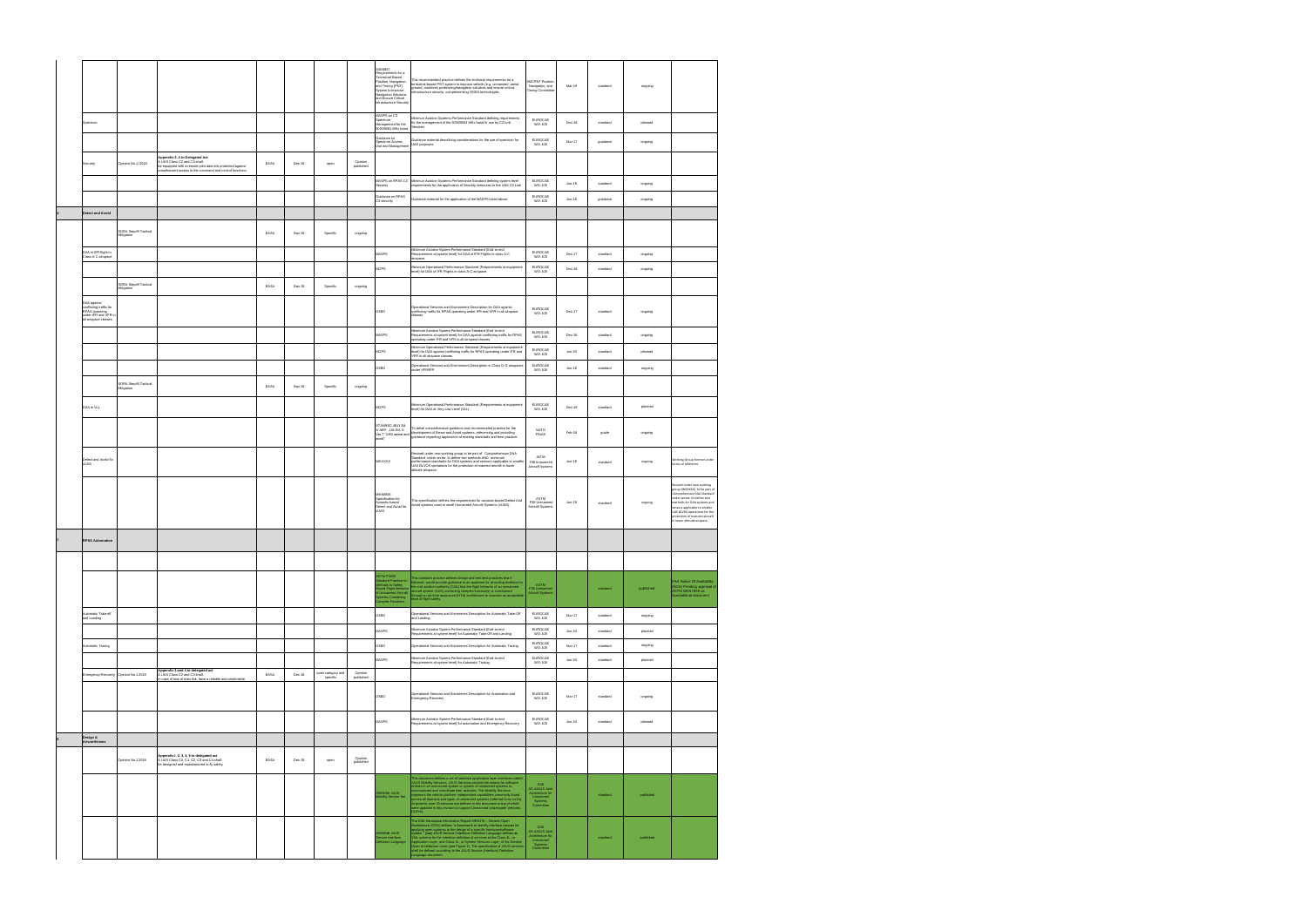|  |  |  |  | AS6062 JAUS Missio                                                                                        | This document defines a set of standard application layer interfaces called<br>JAUS Mission Spotoing Services. JAUS Services provide the means for<br>software entifies in an urmanned system or system of unmanned systems<br>to commu<br>station areas and contract and paid one in an atomic stations.<br>Services represent the platform-independent capabilities commonly found<br>SEORZ JAUS Mission across all domains and types of urmanned systems. At present, the se<br>The Mission Spooler service is described by a JAUS Service Definition<br>(JSD) which specifies the message set and protocol required for<br>compliance. The JSD is fully compliant with the JAUS Service Interface<br>compliance. The JSD is fully of<br>Definition Language [JSIDL].                                                                                                                                                                                                                                                                                                                                                                                                                                                                      | AS-4JAUS Join<br>Architecture for<br>Unmanned<br>Systems<br>Committee                |          | standard                | published |  |
|--|--|--|--|-----------------------------------------------------------------------------------------------------------|-----------------------------------------------------------------------------------------------------------------------------------------------------------------------------------------------------------------------------------------------------------------------------------------------------------------------------------------------------------------------------------------------------------------------------------------------------------------------------------------------------------------------------------------------------------------------------------------------------------------------------------------------------------------------------------------------------------------------------------------------------------------------------------------------------------------------------------------------------------------------------------------------------------------------------------------------------------------------------------------------------------------------------------------------------------------------------------------------------------------------------------------------------------------------------------------------------------------------------------------------|--------------------------------------------------------------------------------------|----------|-------------------------|-----------|--|
|  |  |  |  | <b>S6060 JAUS</b><br>nvironment Sen<br>ervice Set                                                         | This document defines a set of standard application layer interfaces called<br>JAUS Environment Sensing Services. JAUS Services provide the means<br>or software entities in an unmanned system or system of unmanned<br>ystems to communicate and coordinate their activities. The Environment<br>Sensing Services represent typical environment sensing capabilities<br>ommonly found across all domains and types of unmanned systems in a<br>commonly bund across at dominants and types at uniforms as platerns in a<br>gladient in exploration and the present, the services are defined in this<br>gladients environment - Al present, the services are defined in this<br>gladie<br>nessage set and protocol required for compliance. Each JSD is fully<br>compliant with the JAUS Service Interface Definition Language [AS5684].                                                                                                                                                                                                                                                                                                                                                                                                    | <b>SAE</b><br>AS-4JAUS Joint<br>Architecture for<br>Unmanned<br>Systems<br>Committee |          | standard                | published |  |
|  |  |  |  | IMH 2UAL 0003A<br>ervice Set                                                                              | his document defines a set of standard application layer interfaces called<br>JAUS HMI Services. JAUS Services provide the means for software entities in an unmanned system or system of unmanned systems to communicate and coordinate their activities. The HMI Services represent<br>he platform-independent Human Machine Interface (HMI) capabilities<br>to produce the product in the access all domains and types of unmanned systems. Five<br>commonly found across all domains and types of unmanned systems. Five<br>keyboard - Digital Control - Analog Control Each service is describ<br>JAUS Service Definition (JSD) which specifies the message set and<br>protocol required for compliance. Each JSD is fully compliant with the<br>JAUS Service Interface Definition Language (JSIDL) [AS5684].                                                                                                                                                                                                                                                                                                                                                                                                                            | AS-4JAUS Joint<br>Architecture for<br>Unmanned<br>Systems                            |          | standard                | published |  |
|  |  |  |  | AS5710A JAUS Core<br>Service Set                                                                          | This document defines a set of standard application layer interfaces called<br>JAUS Core Services. JAUS Services provide the means for software<br>entities in an unmanned system or system of unmanned systems to<br>communicate and coordinate their activities. The Core Services represent<br>he infrastructure commonly found across all domains and types of<br>the innestimative communication of the state of the state of the state contents of the contents of the state of the state of the state of the state of the state contents of the state contents of the state contents of the<br>rovides a means to maintain connection liveness between communicati<br>components - Discovery. Governs automatic discovery of remote entities<br>and their capabilities - List Manager: Encompasses behavior common to<br>soubly linked lists Each service is described by a JAUS Service Definition<br>(JSD) which specifies the message set and protocol required for<br>compliance. Each JSD is fully compliant with the JAUS Service Interface<br>efinition Language [JSIDL].                                                                                                                                                       | <b>SAE</b><br>AS-4JAUS Join<br>Architecture for<br>Unmanned<br>Systems<br>Committee  |          | standard                | published |  |
|  |  |  |  | ARP6012A JAUS<br>ompliance and<br>rahility Polis                                                          | This document, the JAUS Compliance and Interoperability Policy<br>(ARP6012), recommends an approach to documenting the complete<br>interface of an unmanned system or component in regard to the application<br>of the standard set. Wh<br>this ARP they are not within the scope of this document and should be<br>ewed as examples only.                                                                                                                                                                                                                                                                                                                                                                                                                                                                                                                                                                                                                                                                                                                                                                                                                                                                                                    | AS-4JAUS Joint<br>Architecture for<br>Unmanned<br>Systems<br>Committee               |          | practice                | published |  |
|  |  |  |  | AIR5645A JAUS<br><sup>-</sup> ransport<br>Considerations                                                  | his SAE Aerospace Information Report (AIR) discusses characteristics of<br>ata communications for the Joint Architecture for Unmanned Systems<br>JAUS). This document provides guidance on the aspects of transport nedia, unmanned systems and the characteristics of JAUS itself that are elevant to the definition of a JAUS transport specification.                                                                                                                                                                                                                                                                                                                                                                                                                                                                                                                                                                                                                                                                                                                                                                                                                                                                                      | SAF<br>AS-4JAUS Joint<br>Architecture for<br>Unmanned<br>Systems<br>Committee        |          | information report      | published |  |
|  |  |  |  | AS5669A JAUS/SDP<br>Transport<br>Specification                                                            | his SAE Aerospace Standard (AS) specifies a data communications layer<br>for the transport of messages defined by the Joint Architecture for<br>Unmanned Systems (JAUS) or other Software Defined Protocols (SDP).<br>owa.<br>This Transport Specification defines the formals and protocols used for<br>communication between complications the largest of all supports links they<br>protocols and media. Almough JAUS is the SDP used as the example<br>probl<br>als intensi sure requires capabilities. A solution explicit of the property and as an application data interface for communicating between software elements. The SDP is agrostic of the underlying communications protocondin<br>eparated by a satellite link.                                                                                                                                                                                                                                                                                                                                                                                                                                                                                                           | AS-4JAUS Joint<br>Architecture for<br>Unmanned<br>Systems<br>Committee               |          | standard                | published |  |
|  |  |  |  | <b>AS6091 JAUS</b><br>nmanned Ground<br>shicle Service Set                                                | .<br>This document defines a set of standard application layer interfaces called<br>IAUS Unmanned Ground Vehicle Services. JAUS Services provide the<br>heans for software entities in an unmanned system or system of<br>nmanned systems to communicate and coordinate their activities. The<br>Unmanned Ground Vehicle Services represent the platform-specific<br>capabilities commonly found in UGVs, and augment the Mobilty Service<br>Set [AS6009] which is platform-agnostic. At present ten (10) services are<br>efined in this document.                                                                                                                                                                                                                                                                                                                                                                                                                                                                                                                                                                                                                                                                                            | AS-4JAUS Joint<br>Architecture for<br>Unmanned<br>Systems<br>Committee               |          | standard                | published |  |
|  |  |  |  | S6057A JAUS<br>fanioulator Service                                                                        | This document defines a set of standard application layer interfaces called<br>JAUS Manipulator Services. JAUS Services provide the means for<br>software entifies in an ummaned system or system of ummanned systems<br>to communicate<br>epresent platform-independent capabilities commonly found across<br>comains and types of unmanned systems. At present, twenty-five (25)<br>ervices are defined in this document.                                                                                                                                                                                                                                                                                                                                                                                                                                                                                                                                                                                                                                                                                                                                                                                                                   | AS-4JAUS Joint<br>Architecture for<br>Unmanned<br>Systems<br>Committee               |          | standard                | published |  |
|  |  |  |  | RP6227 JAUS<br>ing over the<br><b>DMG Data</b><br>tribution Service<br>DDS)                               | This document defines a standard representation of JAUS AS5684A<br>message data in DDS IDL defined by the Object Management Group<br>(OMG) CORBA 3.2 specification. This document does NOT address how<br>JAUS transport considerations                                                                                                                                                                                                                                                                                                                                                                                                                                                                                                                                                                                                                                                                                                                                                                                                                                                                                                                                                                                                       | AS-4JAUS Joint<br>Architecture for<br>Unmanned<br>Systems                            |          | recommended<br>practice | published |  |
|  |  |  |  | <b>AIR5665B</b><br>chitecture<br>amework for<br>nanned Systems                                            | .<br>This SAE Aerospace Information Report (AIR) describes the Architecture<br>Framework for Unmanned Systems (AFUS). AFUS comprises a<br>ramework for currentried systems (writing the comparties a<br>Conceptual View, a Capabilities View, and an Interoperability View. The<br>Conceptual View provides definitions and background for key terms and<br>concepts used in the<br>capabilities of unmanned systems and of other entities in the unmanned<br>systems domain. The Interoperability View provides guidance on how to<br>design and develop systems in a way that supports interoperability.                                                                                                                                                                                                                                                                                                                                                                                                                                                                                                                                                                                                                                    | AS-4JAUS Joint<br>Architecture for<br>Unmanned<br>Systems<br>Committee               |          | information report      | published |  |
|  |  |  |  | AIR5664A JAUS<br>istory and Domain                                                                        | he purpose of this SAE Aerospace Information Report (AIR) is two-fold: to<br>The puppose of uns average and information in report in the real information information and information information of the development of the deviation and the stead of electric control of the stead of electric position o                                                                                                                                                                                                                                                                                                                                                                                                                                                                                                                                                                                                                                                                                                                                                                                                                                                                                                                                   | SAF<br>AS-4JAUS Joint<br>Architecture for<br>Unmanned<br>Systems<br>Committee        |          | information report      | published |  |
|  |  |  |  | AS6062A JAUS<br>Mission Spooling<br>Service Set                                                           | This document defines a set of standard application layer interfaces called<br>JAUS Mission Specing Services. JAUS Services provide the means for<br>software entities in an unmanned system or system of unmanned systems<br>communicate and coordinate their activities. The Mission Spooling<br>Services represent the platform-independent capabilities commonly found<br>across all domains and types of unmanned systems. At present, 1 service<br>defined in this document (more services are planned for future versions<br>of this document): . Mission Spooler: Stores mission plans, coordinates<br>hission plans, and parcels out elements of the mission plan for execution<br>The Mission Spooler service is described by a JAUS Service Definition<br>(JSD) which specifies the message set and protocol required for<br>compliance. The JSD is fully compliant with the JAUS Service Interface<br>Jefinition Language [JSIDL].                                                                                                                                                                                                                                                                                                | SAE<br>AS-4JAUS Join<br>Architecture for<br>Unmanned<br>Systems<br>Committee         | May-19   | standard                | ongoing   |  |
|  |  |  |  | AS6111, IAUS<br><b>Unmanned Maritime</b><br>ehicle Service Set                                            | This document defines a message-passing interface for services<br>representing the platform-specific capabilities common across unmanned<br>aritime vehicles.                                                                                                                                                                                                                                                                                                                                                                                                                                                                                                                                                                                                                                                                                                                                                                                                                                                                                                                                                                                                                                                                                 | SAE<br>AS-4JAUS Join<br>Architecture for<br>Unmanned<br>Systems<br>Committee         | $Jun-19$ | standard                | ongoing   |  |
|  |  |  |  | AS6971 Test Protocol<br>for UAS Reciprocating<br>(Intermittent) Engines<br>as Primary Thrust<br>Mechanism | This standard is intended to provide a method (or methods) to obtain<br>repeatable and consistent measurements to reflect true engine<br>performance and durability in customer. Standardized methodology is<br>needed to normalize engine performance to fairly rate engine operating<br>ariables and parameters. Operational protocols will be defined according<br>o engine class and will be based on those developed for on-highway<br>applications. Based on typical engine operation, a series of speed and load<br>ombinations and/or sequences will be determined. The scope will include<br>dynamometer based testing and static propeller-based experiments. The<br>industry consists of many platforms that use reciprocating engines as the<br>main (or sole) provider of rotational energy to propeller. There also exists a<br>significant move towards hybrid-based engine-battery systems that are<br>expected to have different operational requirements. This standard will<br>focus on those using the engine as the main thrust provider, but allowance<br>will also be considered for hybrid designs. The scope will include power<br>correction methodologies to provide a more accurate description of<br>erformance. | SAE<br>E-39 Unmanned<br>Aircraft Propulsion<br>Committee                             | May-19   | standard                | ongoing   |  |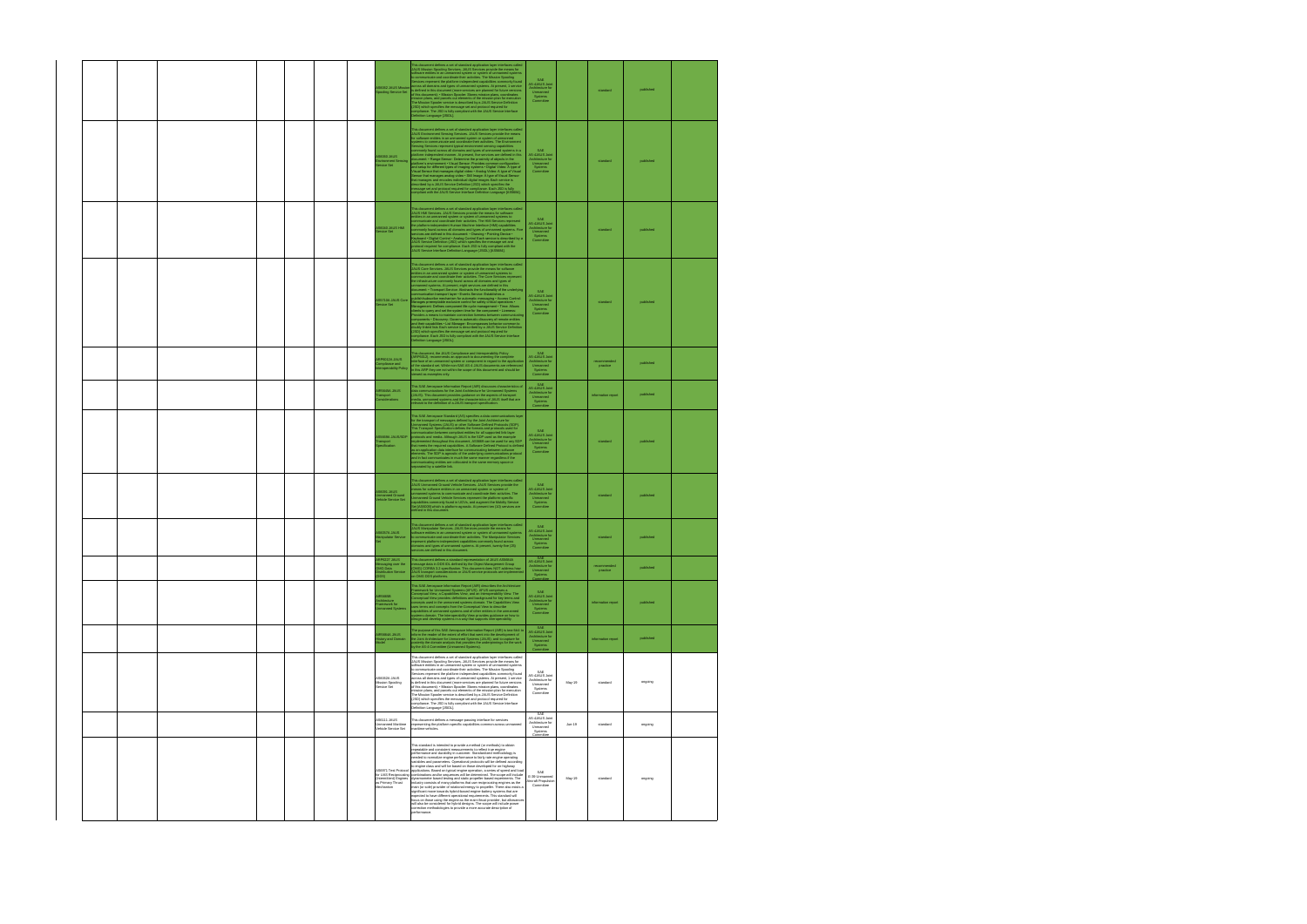|  |  |  | AS#### Ground<br>support equipment<br>(preheaters, starters,<br>fuel pumps, fuel<br>couplings, fuel mixing<br>fuel filters, preflight<br>weight/balance, bore<br>sighting of payload,<br>storage containers,<br>alignment hardware,<br>wheel chocks.<br>remove before flight<br>items, electronic and<br>software links. |                                                                                                                                                                                                                                                                                                                                                                                                                                                                                                                                                                                                                                                                                                                                                                                                                                                                                                                                                                                                                                                                     | SAE<br>E-39 Unmanned<br>ircraft Propulsion<br>Committee                             | $Jun-19$ | standard                | planned           |                                                                                                                                 |
|--|--|--|--------------------------------------------------------------------------------------------------------------------------------------------------------------------------------------------------------------------------------------------------------------------------------------------------------------------------|---------------------------------------------------------------------------------------------------------------------------------------------------------------------------------------------------------------------------------------------------------------------------------------------------------------------------------------------------------------------------------------------------------------------------------------------------------------------------------------------------------------------------------------------------------------------------------------------------------------------------------------------------------------------------------------------------------------------------------------------------------------------------------------------------------------------------------------------------------------------------------------------------------------------------------------------------------------------------------------------------------------------------------------------------------------------|-------------------------------------------------------------------------------------|----------|-------------------------|-------------------|---------------------------------------------------------------------------------------------------------------------------------|
|  |  |  | AS#### Propeller<br>hubs                                                                                                                                                                                                                                                                                                 |                                                                                                                                                                                                                                                                                                                                                                                                                                                                                                                                                                                                                                                                                                                                                                                                                                                                                                                                                                                                                                                                     | SAF<br>E-39 Unmanned<br>Vircraft Propulsion<br>Committee                            | $Jul-19$ | standard                | planned           |                                                                                                                                 |
|  |  |  | <b>ARP#### Propeller</b><br>Information Report                                                                                                                                                                                                                                                                           |                                                                                                                                                                                                                                                                                                                                                                                                                                                                                                                                                                                                                                                                                                                                                                                                                                                                                                                                                                                                                                                                     | SAE<br>E-39 Unmanned<br>Vircraft Propulsio<br>Committee                             | Aug-19   | information report      | ongoing           |                                                                                                                                 |
|  |  |  | AIR6962 Ice<br>Protection for<br>Unmanned Aerial<br>Vehicles                                                                                                                                                                                                                                                             | A review of icing materials that would be educational to a designer of a<br>UAV ice protection system is provided. Additionally, the differences<br>between unmanned and manned ice protection systems are explored along<br>with a discussion on how these differences can be addressed.                                                                                                                                                                                                                                                                                                                                                                                                                                                                                                                                                                                                                                                                                                                                                                           | SAE<br>E-39 Unmanned<br>Aircraft Propulsion<br>Committee                            | Dec-18   | information report      | ongoing           |                                                                                                                                 |
|  |  |  | RP94910 Aerospace<br>Vehicle Manage<br>lystems - Flight<br>Iontrol Design,<br>Istallation and Test<br>, Military Unmanned<br><b>Aircraft, Specification</b><br>Suide For                                                                                                                                                 | This document establishes recommended practices for the specification of general performance, design, test, development, and quality assume requirements for the flight control related functions of the Vehicle Management S<br>intended for use primarily in military operational areas. The document also provides a foundation for considerations applicable to safe flight in all<br>dasses of airspace.                                                                                                                                                                                                                                                                                                                                                                                                                                                                                                                                                                                                                                                       | SAE<br>A-6 Aerospace<br>Actuation, Contro<br>and Fluid Powe<br>Systems              |          | recommended<br>practice | published         |                                                                                                                                 |
|  |  |  | RP5724 Aerospace<br>esting of<br>lectromechanical<br>tuators, General<br>uidelines For                                                                                                                                                                                                                                   | This document provides an overview of the tests, and issues related to<br>testing, that are unique to Electromechanical Actuators (EMAs). The tests,<br>and issues documented, are not necessarily all-inclusive. This document<br>discusses both the tests applicable to EMAs and the test methodologies to accomplish the test objectives. EMAs may be used in a wide variety of<br>applications such as utility, secondary flight controls and primary flight controls, in a wide variety of markets including manned and unmanned civ<br>continuo, na woe wanery of manets recularing manete and unimated continuous and material material material material material and the state of the state of the state of the state of the state of the state of the state of th<br>for various applications. This document also lost tests trait are not unque<br>to EMAs, but are still applicable to EMAs. In these instances a discussion<br>of stuch tests is not contained in this documents, and as a pplicalle,<br>nware are outside the scope of this document. | A-6 Aerospace<br>and Fluid Power<br>Systems                                         |          | recommended<br>practice | published         |                                                                                                                                 |
|  |  |  | AIR744™ Aerospace<br>uxiliary Power<br>Sources                                                                                                                                                                                                                                                                           | This SAE Aerospace Information Report (AIR) is a review of the general characteristics of power sources that may be used to provide secondary,<br>cianos antistas o uponen souces una misa per usea un provincio secondo antistica, antissies, antissies, antissies, antissies, antissies, antissies, antissies, antissies, antissies, antissies, antissies, antissies, antissie<br>most appropriate to the needs of a particular vehicle or system. The<br>information may also be used in the preparation of a power source<br>specification. Considerations for use in making a trade study and an<br>evaluation of the several power sources are included. More detailed<br>information relating to specific power sources is available in other SAE<br>Aerospace Information Reports or in Aerospace Recommended Practices                                                                                                                                                                                                                                     | A-6 Aerospace<br><b>Actuation, Contro</b><br>and Fluid Power                        |          | information report      | published         |                                                                                                                                 |
|  |  |  | AS50881F Wiring<br>Aerospace Vehicle                                                                                                                                                                                                                                                                                     | This specification covers all aspects in electrical wire interconnection<br>systems (EWIS) from the selection through installation of wring and wining<br>devices and optical cabing and termination devices used in aerospace<br>vehic                                                                                                                                                                                                                                                                                                                                                                                                                                                                                                                                                                                                                                                                                                                                                                                                                             | SAE<br>AE-8A Elec Wirin<br>and Fiber Optio<br>Interconnect Sys<br>Install Committee |          | standard                | published         |                                                                                                                                 |
|  |  |  | AS50881G Wiring<br>Aerospace Vehicle                                                                                                                                                                                                                                                                                     | This specification covers all aspects in electrical wire interconnection<br>systems (EWIS) from the selection through installation of wiring and wiring<br>devices and optical cabling and termination devices used in aerospace<br>vehicles. Aerospace vehicles include manned and unmanned airplanes,<br>helicopters, lighter-than-air vehicles, missiles and external pods.                                                                                                                                                                                                                                                                                                                                                                                                                                                                                                                                                                                                                                                                                      | SAE<br>AE-8A Elec Wiring<br>and Fiber Optic<br>Interconnect Sys<br>Install Committe | Dec-18   | standard                | ongoing           |                                                                                                                                 |
|  |  |  | AS#### Artificial<br>simulant standards for<br>drone or FOD<br>impact/ingestion                                                                                                                                                                                                                                          | planned                                                                                                                                                                                                                                                                                                                                                                                                                                                                                                                                                                                                                                                                                                                                                                                                                                                                                                                                                                                                                                                             | SAE<br>G-28 Simulants for<br>Impact and<br>Ingestion Testing                        | Dec-19   | standard                | planned           |                                                                                                                                 |
|  |  |  | ASTM WK59171<br>New Specification for<br>SUAS parachutes                                                                                                                                                                                                                                                                 | Develop a draft standard that defines the requirements for a parachute<br>system that would allow an applicant/proponent to obtain approval to<br>operate a small Unmanned Aircraft System (sUAS) directly over people.                                                                                                                                                                                                                                                                                                                                                                                                                                                                                                                                                                                                                                                                                                                                                                                                                                             | <b>ASTM</b><br>F38 Unmanned<br>Aircraft Systems                                     | Mar-18   | specification           | ongoing           | ending approval of ASTM<br>WK57659<br>inal comments being<br>adjudicated. Foundational<br>document.                             |
|  |  |  | F2490-05(2013)<br>Standard Guide for<br>Aircraft Electrical<br>Load and Power<br>ource Capacity                                                                                                                                                                                                                          | This guide covers how to prepare an electrical load analysis (ELA) to<br>meet Federal Aviation Administration (FAA) requirements.                                                                                                                                                                                                                                                                                                                                                                                                                                                                                                                                                                                                                                                                                                                                                                                                                                                                                                                                   | <b>ASTM</b><br>F39 Aircraft<br>Systems                                              |          | standard                | published         | Light Sport Aircraft guidance<br>will be revised to apply to<br>UAS.                                                            |
|  |  |  | aisylsn<br>2799-14 Standard<br>ractice for<br>aintenance of<br><b>Nircraft Electrical</b>                                                                                                                                                                                                                                | Damaged wiring or equipment in an aircraft, regardless of how minor it may appear to be, cannot be tolerated. It is, therefore, important that<br>maintenance be accomplished using the best techniques and practices to<br>inimize the possibility of failure.                                                                                                                                                                                                                                                                                                                                                                                                                                                                                                                                                                                                                                                                                                                                                                                                     | <b>ASTM</b><br>F39 Aircraft<br>Systems                                              |          | standard                | published         |                                                                                                                                 |
|  |  |  | <b>Viring Systems</b><br>WK XXXX Large<br>Fixed Wing UAS<br>Design and Construct<br>Standard                                                                                                                                                                                                                             | To develop an ASTM design and construction standard for larger mass<br>fixed-wing Unmanned Aerial Systems (UAS). Design and Construct<br>Standards are currently in existence for Part 23 General Manned Aircraft as<br>well as for Fixed Wing and VTOL Small UAS (sUAS). There currently<br>exists a gap for Part 23 General Aircraft of the Large Fixed Wing<br>Unmanned Variety. This ASTM standard will serve to fill that gap by<br>including design and construct requirements, best practices, and propose<br>methods of compliance specific to Large UAS (up to 19,000 lbs).                                                                                                                                                                                                                                                                                                                                                                                                                                                                                | $\mathsf{ASTM}\xspace$<br>F38 Unmanned<br>Aircraft Systems                          | 19-Jun   | standard                | under development |                                                                                                                                 |
|  |  |  | ASTM F2910-14<br>Standard<br>Specification for<br>Design and<br>Construction of a<br>imall Unmanned<br>ircraft System                                                                                                                                                                                                    | This specification establishes the design, construction, and test<br>Interpretational consumes the users of the specifical system (UAS). It is intended<br>its distribution of the specifical system (UAS). It is intended<br>for all sUAS that are permitted to operate over a defined area and in<br>all s                                                                                                                                                                                                                                                                                                                                                                                                                                                                                                                                                                                                                                                                                                                                                        | <b>ASTM</b><br>F38 Unmanned<br>Aircraft Systems                                     |          | standard                | published         | This standard will be<br>superceded by two separat<br>standard to cover VTOL<br>(WK60352) and fixed wing<br>ircraft (WK 57659). |
|  |  |  | UAS)<br>ASTM F2911-14e1<br>Standard Practice for<br>Production<br>cceptance of Small<br>Inmanned Aircraft<br>ystem (sUAS)                                                                                                                                                                                                | This standard defines the production acceptance requirements for a small<br>umanned aircraft system (sUAS). This standard is applicable to sUAS<br>that comply with design, construction, and test requirements identified in<br>Specification F2910. No sUAS may enter production until such compliance<br>s demonstrated.                                                                                                                                                                                                                                                                                                                                                                                                                                                                                                                                                                                                                                                                                                                                         | $\overline{\mathsf{ASTM}}$<br>F38 Unmanned<br>Aircraft Systems                      |          | standard                | published         | AA Notice Of Availability<br>(NOA) Pending approval of<br>ASTM WK57659 as<br>undational document                                |
|  |  |  | <b>ASTM F3003-14</b><br>tandard<br>Specification for<br>Small Unmanned<br>Aircraft System                                                                                                                                                                                                                                | ipecification for<br>tuality Assurance of a This standard definesthe quality assurance requirements for the design,<br>imall I Inmanuari manufacture, and production of a small unmanned aircraft system (sUAS).                                                                                                                                                                                                                                                                                                                                                                                                                                                                                                                                                                                                                                                                                                                                                                                                                                                    | <b>ASTM</b><br>F <sub>38</sub> Unmanned<br>Aircraft Systems                         |          | standard                | published         | AA Notice Of Availability<br>(NOA) Pending approval of<br>ASTM WK57659 as<br><b>Indational document</b>                         |
|  |  |  | iUAS)<br><b>WKWK60937</b><br>Standard<br>Specification fo<br>design of Fuel Cells<br>for Use in Unmanned<br>Aircraft Systems<br>(UAS)                                                                                                                                                                                    | This standard will outline specification for the use of fuel cell power<br>generatinhg systems for application in UAS.                                                                                                                                                                                                                                                                                                                                                                                                                                                                                                                                                                                                                                                                                                                                                                                                                                                                                                                                              | $\mathsf{ASTM}\xspace$<br>F38 Unmanned<br>Aircraft Systems                          | TBD      | standard                | ongoing           |                                                                                                                                 |
|  |  |  | ASTM F3201-16<br>Standard Practice for<br>Ensuring<br>Dependability of<br>Software Used in<br>Inmanned Aircraft<br>lystems (UAS)                                                                                                                                                                                         | This standard practice intends to ensure the dependability of UAS<br>oftware. Dependability includes both the safety and security aspects of the<br>somewave. Dependancy includes contribe stately and security aspects or the state software. This practice will locas on the Iollowing areas: (a) Organizational<br>development. (b) Use of the advance in the spatian, including t                                                                                                                                                                                                                                                                                                                                                                                                                                                                                                                                                                                                                                                                               | <b>ASTM</b><br>F38 Unmanned<br>Aircraft Systems                                     |          | standard                | published         |                                                                                                                                 |
|  |  |  | ASTM WK16285 New<br>Specification for<br>Design and<br>Performance of an<br>Unmanned Aircraft<br>System-Class 1320<br>550# Gross Weight<br>to 1320# Gross<br>Veight)                                                                                                                                                     | The specification covers airworthiness requirements for an acceptable<br>powered fixed wing aircraft UAS.                                                                                                                                                                                                                                                                                                                                                                                                                                                                                                                                                                                                                                                                                                                                                                                                                                                                                                                                                           | ASTM<br>F38 Unmanned<br>Aircraft Systems                                            | TBD      | standard                | ongoing           | This work item will be<br>continued using guidelines<br>om ASTM F37 Light Sport<br>Aircraft Committee                           |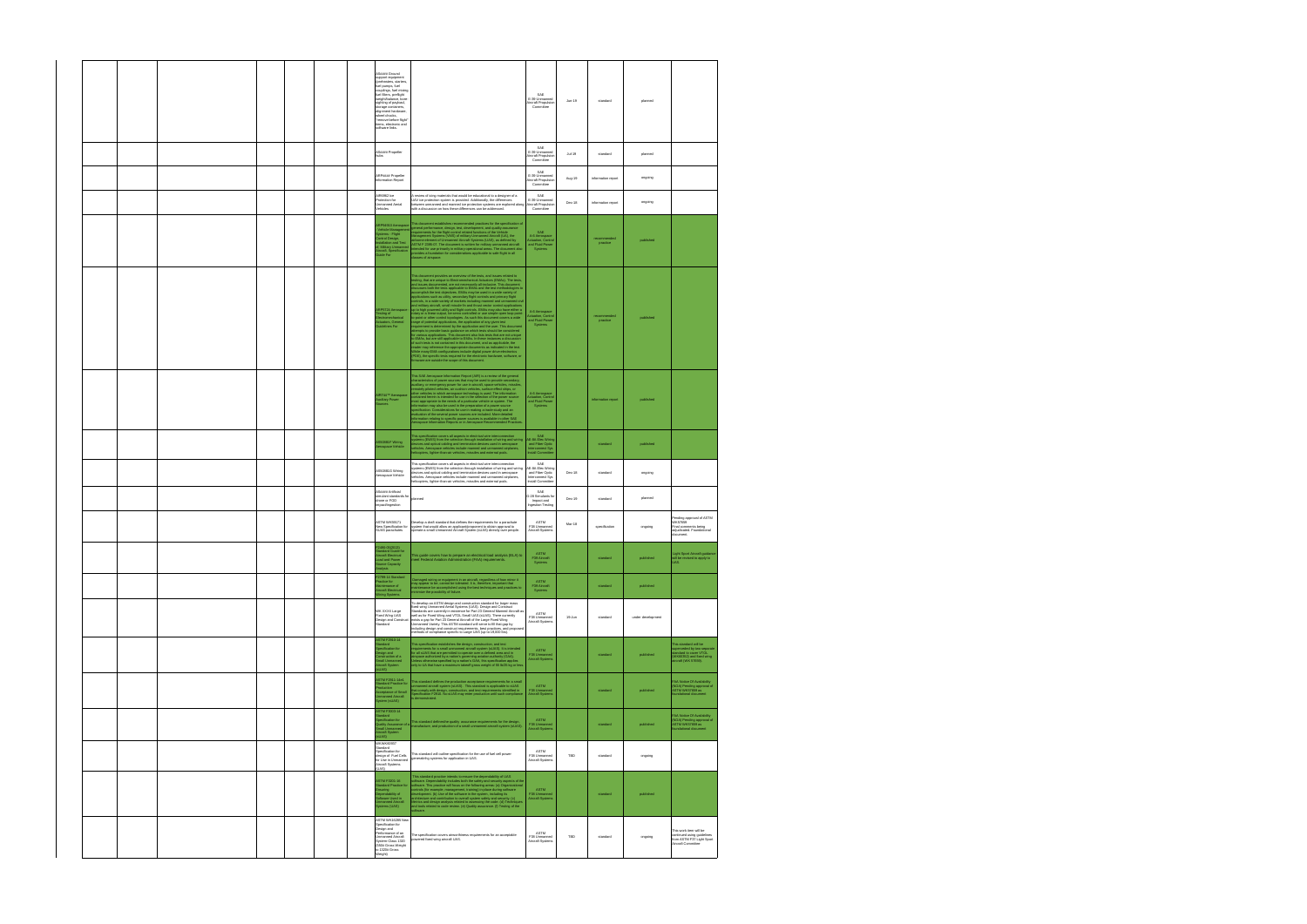|                                                                           |                   |                                                                                                                                                                                                                                                                                                                                                                                                                                                                                   |      |          |                    |                      | <b>ASTM WK60352</b><br>Design, Construct,<br>and Test of VTOL                                                                                                                                                                                                                                                                                                                                                                                                                                                                                         | This specification establishes the design, construction, and test<br>equirements for a VTOL unmanned aircraft system (sUAS). It is intended<br>for all UAS that are permitted to operate over a defined area and in<br>airspace authorized by a nation's governing aviation authority (GAA).<br>Inless otherwise specified by a nation's GAA.                                                                  | ASTM<br>F38 Unmanned<br>Aircraft Systems                       | Aug-18   | standard                | ongoing   |                           |
|---------------------------------------------------------------------------|-------------------|-----------------------------------------------------------------------------------------------------------------------------------------------------------------------------------------------------------------------------------------------------------------------------------------------------------------------------------------------------------------------------------------------------------------------------------------------------------------------------------|------|----------|--------------------|----------------------|-------------------------------------------------------------------------------------------------------------------------------------------------------------------------------------------------------------------------------------------------------------------------------------------------------------------------------------------------------------------------------------------------------------------------------------------------------------------------------------------------------------------------------------------------------|----------------------------------------------------------------------------------------------------------------------------------------------------------------------------------------------------------------------------------------------------------------------------------------------------------------------------------------------------------------------------------------------------------------|----------------------------------------------------------------|----------|-------------------------|-----------|---------------------------|
|                                                                           |                   |                                                                                                                                                                                                                                                                                                                                                                                                                                                                                   |      |          |                    |                      | ASTM WK57659<br>Design, Construction<br>and Verification of<br>Fixed Wing UAS                                                                                                                                                                                                                                                                                                                                                                                                                                                                         | This specification establishes the design, construction, and test<br>equirements for a fixed wing unmanned aircraft system (sUAS). It is<br>tended for all UAS that are permitted to operate over a defined area and<br>n airspace authorized by a nation's governing aviation authority (GAA).<br>Inless otherwise specified by a nation's GAA.                                                               | $\mathsf{ASTM}\xspace$<br>F38 Unmanned<br>Aircraft Systems     | Apr-18   | standard                | ongoing   | Comments being adudicated |
|                                                                           |                   |                                                                                                                                                                                                                                                                                                                                                                                                                                                                                   |      |          |                    |                      | <b>ASTM F2909-14</b><br>Standard Practice for<br>Maintenance and<br>Sontinued<br>rworthiness of Smal<br>nmanned Aircraft<br>ystems (sUAS)                                                                                                                                                                                                                                                                                                                                                                                                             | This standard is written to get all UAS that was permitted to provide the definition of a finite definition of the definition of the standard process of about defined as a set in an expanded by a national spectral was a s<br>equired by the nation's GAA.                                                                                                                                                  | $\overline{\mathsf{ASTM}}$<br>F38 Unmanned<br>Aircraft Systems |          | standard                | published |                           |
|                                                                           |                   |                                                                                                                                                                                                                                                                                                                                                                                                                                                                                   |      |          |                    |                      | Aerospace series -<br><b>Unmanned Aircraft</b><br>Systems (UAS) -<br>roduct requirement                                                                                                                                                                                                                                                                                                                                                                                                                                                               | To develop European standards specifying the means of compliance to the<br>regulatory requirements defined in Appendix I.1 to I.5 of EASA-NPA 2017-<br>$05(A)$ .<br>These standards define the design, construction and test requirements for<br>CE marking conformity and covers topics such as:<br>Physical and mechanical properties,<br>Flammability,<br><b>Electrical properties</b><br>Functional Safety | ASD-STAN<br>D1WG4                                              | Dec-2019 | European standard       | planned   |                           |
| RPAS System Safety<br>ssessment Criteria                                  | CS-UAS            |                                                                                                                                                                                                                                                                                                                                                                                                                                                                                   | EASA | 2019     | Certified category |                      |                                                                                                                                                                                                                                                                                                                                                                                                                                                                                                                                                       |                                                                                                                                                                                                                                                                                                                                                                                                                |                                                                |          |                         |           |                           |
| Remote Pilot Station<br>(RPS)                                             | CS-UAS            |                                                                                                                                                                                                                                                                                                                                                                                                                                                                                   | EASA | 2019     | Certified category |                      |                                                                                                                                                                                                                                                                                                                                                                                                                                                                                                                                                       |                                                                                                                                                                                                                                                                                                                                                                                                                |                                                                |          |                         |           |                           |
| Remote Pilot Station<br>(RPS)                                             |                   |                                                                                                                                                                                                                                                                                                                                                                                                                                                                                   |      |          |                    |                      | MASPS                                                                                                                                                                                                                                                                                                                                                                                                                                                                                                                                                 | Minimum Aviation System Performance Standard (End-to-end<br>Requirements at system level) for the Remote Pilot Station interface to Air<br>Traffic Control (ATC).                                                                                                                                                                                                                                              | <b>EUROCAE</b><br>WG-105                                       | $Jun-19$ | standard                | ongoing   |                           |
| leight Limitation                                                         | Opinion No.1 2018 | Appendix 1, 2, 3, 4 to delegated act<br>A UAS Class C0, C1. C2 and C 3 shall:<br>have a maximum attainable height above the take-off point<br>imited to 120 m or be equipped with a system that limits the<br>height above the surface or above the take-off point to a value<br>selectable by the remote pilot; in the latter case, clear<br>information about the height of the UA above the surface or take-<br>off point during flight shall be provided to the remote pilot; | EASA | Dec-18   | open               | Opinion<br>published |                                                                                                                                                                                                                                                                                                                                                                                                                                                                                                                                                       |                                                                                                                                                                                                                                                                                                                                                                                                                |                                                                |          |                         |           |                           |
| <b>Nircraft&amp;Avionics</b>                                              | Opinion No.1 2018 | Appendix 1, 2 to delegated act<br>A UAS Class C0 and C1 shall<br>(3) if equipped with a follow-me mode, when this function is on.<br>keep a distance not exceeding 50 m from the remote pilot, and<br>allow the remote pilot to regain control of the UA or to activate are emergency procedure that terminates the flight;                                                                                                                                                       | EASA | Dec-18   | open               | Opinion<br>published |                                                                                                                                                                                                                                                                                                                                                                                                                                                                                                                                                       |                                                                                                                                                                                                                                                                                                                                                                                                                |                                                                |          |                         |           |                           |
|                                                                           |                   |                                                                                                                                                                                                                                                                                                                                                                                                                                                                                   |      |          |                    |                      | ISO 21384-2 -<br>Requirements for<br>ensuring the safety<br>and quality of the<br>design and<br>manufacture of UAS                                                                                                                                                                                                                                                                                                                                                                                                                                    | Requirements for ensuring the quality and safety of the design and<br>manufacture UAS. It includes information regarding the UA, any<br>ssociated remote control station(s), the C2 links, any other required data<br>links and any other system elements as may be required.                                                                                                                                  | <b>ISO</b><br>TC20/SC16/WG2                                    | Dec-17   | standard                | ongoing   |                           |
|                                                                           |                   |                                                                                                                                                                                                                                                                                                                                                                                                                                                                                   |      |          |                    |                      | STANAG 4671 "UAV<br>stem Airworthines<br>ouirements<br>JSAR)". (Fix wing<br>AV, MTOW>1<br>0Кg).                                                                                                                                                                                                                                                                                                                                                                                                                                                       | Set of technical airworthiness requirements intended primarily for the<br>airworthiness certification of fixed-wing military UAS with a maximum take-<br>off weight between 150 and 20,000 kg that intend to regularly operate in<br>egregated airspace                                                                                                                                                        | NATO<br>FINAS                                                  |          |                         | published |                           |
|                                                                           |                   |                                                                                                                                                                                                                                                                                                                                                                                                                                                                                   |      |          |                    |                      | STANAG 4702<br>Rotary Wing<br>Inmanned Aerial<br>ystems<br>irworthiness<br>equirements"<br>totorcraft UAV,<br>ISOKg <mtow<<br>3125Kg</mtow<<br>                                                                                                                                                                                                                                                                                                                                                                                                       | set of technical airworthiness requirements intended for the airworthiness<br>certification of rotary-wing military UAV Systems with a maximum take-off weight between 150 and 3175 kg that intend to regularly operate in non-<br>egated airspace                                                                                                                                                             | NATO<br>FINAS                                                  |          |                         | published |                           |
|                                                                           |                   |                                                                                                                                                                                                                                                                                                                                                                                                                                                                                   |      |          |                    |                      | STANAG 4703 "Light<br>Unmanned Aircraft<br>vstems<br>irworthiness<br>quirements". (Fix<br>veganements .  <br>wing UAV,<br>150Kg <mtow).< td=""><td>Minimum set of technical airworthiness requirements intended for the<br/>ainvorthiness certification of fixed-wing Light UAS with a maximum take-off eight not greater than 150 kg and an impact energy1 greater than 66 J<br/>weight not greater than 150 kg and an impact energy1 greater than 66 J<br/>(49 f</td><td>NATO<br/>FINAS</td><td></td><td></td><td>published</td><td></td></mtow).<> | Minimum set of technical airworthiness requirements intended for the<br>ainvorthiness certification of fixed-wing Light UAS with a maximum take-off eight not greater than 150 kg and an impact energy1 greater than 66 J<br>weight not greater than 150 kg and an impact energy1 greater than 66 J<br>(49 f                                                                                                   | NATO<br>FINAS                                                  |          |                         | published |                           |
|                                                                           |                   |                                                                                                                                                                                                                                                                                                                                                                                                                                                                                   |      |          |                    |                      | STANAG 4746<br>*Unmanned Aerial<br>Vehicle System<br>Airworthiness<br>Requirements for<br>Light Vertical Take Off<br>and Landing Aircraft"                                                                                                                                                                                                                                                                                                                                                                                                            | Set of technical airworthiness requirements intended for the airworthiness<br>ertification                                                                                                                                                                                                                                                                                                                     | NATO<br><b>FINAS</b>                                           | 2018     |                         | ongoing   |                           |
| Drone injury<br>rotection for CO<br>dass                                  | Opinion No.1 2018 | ıdix 1 and 2 to delegated act<br>A UAS Class C1 and C2 shall:<br>be designed and constructed in such a way as to minimise injury<br>to persons during operation; sharp edges shall be avoided; if<br>equipped with propellers, the UAS shall be designed in such a<br>way as to limit any injury that may be inflicted by the propeller<br>blades:                                                                                                                                | EASA | Dec-18   | open               | Opinion<br>published |                                                                                                                                                                                                                                                                                                                                                                                                                                                                                                                                                       |                                                                                                                                                                                                                                                                                                                                                                                                                |                                                                |          |                         |           |                           |
| information to the<br>remote pilot of battery Opinion No.1 2018<br>status |                   | Appendix 2, 3, 4 to delegated act<br>A UAS Class C1. C2 and C 3 shall:<br>provide the remote pilot with clear warning when the battery of<br>the UA or its control station reaches a low level such that the<br>emote pilot has sufficient time to safely land the UA;                                                                                                                                                                                                            | EASA | $Dec-18$ | open               | Opinion<br>published |                                                                                                                                                                                                                                                                                                                                                                                                                                                                                                                                                       |                                                                                                                                                                                                                                                                                                                                                                                                                |                                                                |          |                         |           |                           |
| mechanical strength                                                       | Opinion No.1 2018 | Appendix 2, 3 to delegated act<br>A UAS Class C2 and C 3 shall:<br>(j) have the requisite mechanical strength and, where<br>appropriate, stability to withstand any stress to which it is<br>subjected during use without breakage or deformation, which<br>nay interfere with its safe flight;                                                                                                                                                                                   | EASA | Dec-18   | open               | Opinion<br>published |                                                                                                                                                                                                                                                                                                                                                                                                                                                                                                                                                       |                                                                                                                                                                                                                                                                                                                                                                                                                |                                                                |          |                         |           |                           |
| Lights to ensure<br>controllability                                       | Opinion No.1 2018 | Appendix 2 to delegated act<br>A UAS Class C1 shall:<br>be equipped with lights that cannot be confused with the<br>navigation lights of a manned aircraft as required for<br>controllability:<br>(a) in daylight conditions;<br>(b) during night, if designed for night operation;                                                                                                                                                                                               | EASA | Dec-18   | open               | Opinion<br>published |                                                                                                                                                                                                                                                                                                                                                                                                                                                                                                                                                       |                                                                                                                                                                                                                                                                                                                                                                                                                |                                                                |          |                         |           |                           |
|                                                                           | Opinion No.1 2018 | Appendix 3, 4 to delegated act<br>UAS Class C2, C3 shall:<br>be equipped with lights for the purpose of controllability or<br>visibility of the UA; the design of the lights shall not be confused<br>with the navigation lights of manned aircraft;                                                                                                                                                                                                                              | EASA | Dec-18   | open               | Opinion<br>published |                                                                                                                                                                                                                                                                                                                                                                                                                                                                                                                                                       |                                                                                                                                                                                                                                                                                                                                                                                                                |                                                                |          |                         |           |                           |
|                                                                           |                   |                                                                                                                                                                                                                                                                                                                                                                                                                                                                                   |      |          |                    |                      | ARP6336 Lighting<br>Applications for<br><b>Unmanned Aircraft</b><br>Systems (UAS)                                                                                                                                                                                                                                                                                                                                                                                                                                                                     | This SAE Aerospace Recommended Practice (ARP) provides technical<br>ecommendations for the application, design and development of lighting<br>or Unmanned Aircraft (UA). The recommendations set forth in this<br>document are to aid in the design of UA lighting for the type or size of<br>sircraft and the operation in the National Aerospace System for which the<br>ircraft is intended.                | SAE<br>A-20 Aircraft<br>Lighting<br>Committee                  | Dec-18   | Recommended<br>Practice | ongoing   | ongoing                   |
| Reduction of energy<br>transferred to human<br>ody at impact              | Opinion No.1 2018 | Appendix 2 to delegated act<br>A UAS Class C1 shall:<br>be made of materials and have performance and physical<br>characteristics such as to ensure that in the event of an impact a<br>terminal velocity with a human head, the energy transmitted to<br>the human head is less than 80 J, or, as an alternative, the UAS<br>shall have an MTOM, including payload, of less than 900 g;                                                                                          | EASA | Dec-18   | open               | Opinion<br>published |                                                                                                                                                                                                                                                                                                                                                                                                                                                                                                                                                       |                                                                                                                                                                                                                                                                                                                                                                                                                |                                                                |          |                         |           |                           |
| Evaluation of the<br>energy transferred to<br>uman body at impact         | Opinion No.1 2018 | Appendix I.2 to delegated act<br>A UAS Class C1 shall:<br>be made of materials and have performance and physical<br>characteristics such as to ensure that in the event of an impact at<br>terminal velocity with a human head, the energy transmitted to<br>the human head is less than 80 J, or, as an alternative, the UAS<br>shall have an MTOM, including payload, of less than 900 g;                                                                                       | EASA | Dec-18   | open               | Opinion<br>published |                                                                                                                                                                                                                                                                                                                                                                                                                                                                                                                                                       |                                                                                                                                                                                                                                                                                                                                                                                                                |                                                                |          |                         |           |                           |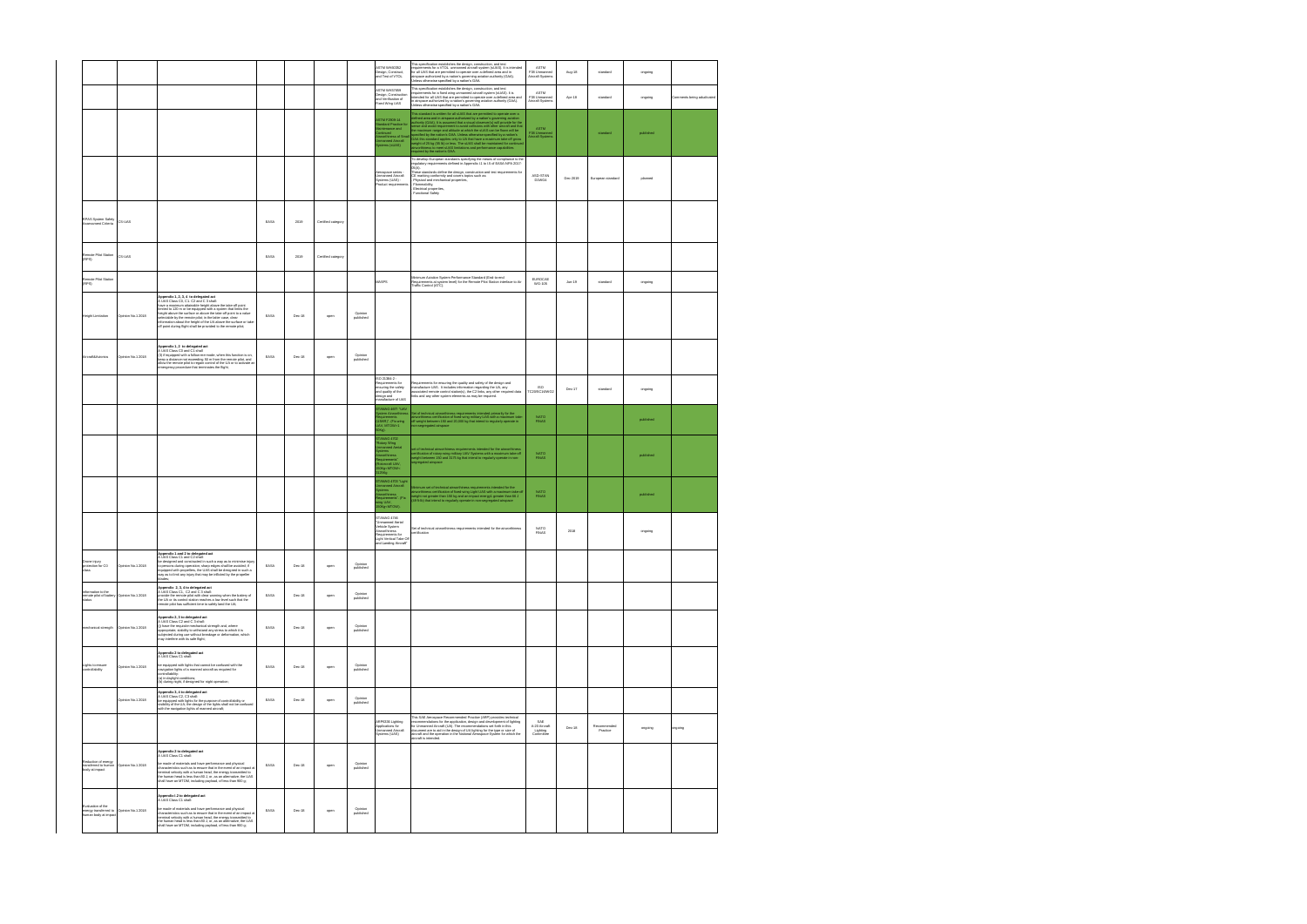|   | Maximum voltage              | Opinion No.1 2018 | Appendix 1,2 to delegated act<br>A UAS Class C0 and C1 shall:<br>powered by electricity, the nominal voltage shall not exceed 24<br>V DC or the equivalent AC voltage; its accessible parts shall not<br>exceed 24 V DC or the equivalent AC voltage; internal voltages<br>shall not exceed 24 V DC or the equivalent AC voltage unless it<br>is ensured that the voltage and current combination generated<br>does not lead to any risk or harmful electric shock even when the<br>UAS is damaged;            | EASA | Dec-18 | open | Opinion<br>published |                                                                                                                                                      |                                                                                                                                                                                                                                                                                                                                                                                                                                                                                                                                                                                                                                                                                                                                                                                                                                                                     |                                                                                     |          |          |           |                                                                                                     |
|---|------------------------------|-------------------|----------------------------------------------------------------------------------------------------------------------------------------------------------------------------------------------------------------------------------------------------------------------------------------------------------------------------------------------------------------------------------------------------------------------------------------------------------------------------------------------------------------|------|--------|------|----------------------|------------------------------------------------------------------------------------------------------------------------------------------------------|---------------------------------------------------------------------------------------------------------------------------------------------------------------------------------------------------------------------------------------------------------------------------------------------------------------------------------------------------------------------------------------------------------------------------------------------------------------------------------------------------------------------------------------------------------------------------------------------------------------------------------------------------------------------------------------------------------------------------------------------------------------------------------------------------------------------------------------------------------------------|-------------------------------------------------------------------------------------|----------|----------|-----------|-----------------------------------------------------------------------------------------------------|
|   |                              | Opinion No.1 2018 | Appendix 3, 4<br>A UAS Class C2 and C 3 shall:<br>powered by electricity, the nominal voltage shall not exceed 48<br>V DC or the equivalent AC voltage; its accessible parts shall not<br>exceed 48 V DC or the equivalent AC voltage; internal voltages shall not exceed 48 V DC or the equivalent AC voltage unless it<br>is ensured that the voltage and current combination generated<br>does not lead to any risk or harmful electric shock even when the<br>UAS is damaged;                              | EASA | Dec-18 | open | Opinion<br>published | WK58939 Evaluating<br>AerialResponse<br>RobotEnergy/Power:<br>Duration                                                                               | A suite of standards test methods has been developed to measure<br>manueverability, endurance,communications, durability,<br>Robott:nergyl Power:<br>Endurance Range and operator training and measure proficiency.<br>Duration                                                                                                                                                                                                                                                                                                                                                                                                                                                                                                                                                                                                                                     | $\mathsf{ASTM}\xspace$<br>E54 Homeland<br>Security<br>Applications                  | Apr-18   | standard | ongoing   | <b>F54 Full Committee</b><br>adjudication February 26 to<br>March 2, 2018                           |
|   |                              |                   |                                                                                                                                                                                                                                                                                                                                                                                                                                                                                                                |      |        |      |                      | WK58940 Evaluating<br>AerialResponse<br>RobotEnergy/Power:<br>Endurance Dwell<br>Time                                                                | A suite of standards test methods has been developed to measure<br>manueverability, endurance, communications, durability,<br>logisitics,autonomy, and safety to guide purchasing decisions,support<br>erator training and measure proficiency.                                                                                                                                                                                                                                                                                                                                                                                                                                                                                                                                                                                                                     | $\mathsf{ASTM}\xspace$<br>E54 Homeland<br>Security<br>Applications                  | Apr-18   | standard | ongoing   | E54 Full Committee<br>adjudication February 26 to<br>March 2, 2018<br>ongoing. Delayed till Apr -18 |
|   |                              |                   |                                                                                                                                                                                                                                                                                                                                                                                                                                                                                                                |      |        |      |                      | WK58943 Evaluating<br>AerialResponse<br>RobotSafety: Lights<br>and Sounds<br>2639-15 Stand                                                           | A suite of standards test methods has been developed to measure<br>manueverability, endurance,communications, durability,<br>logisitics,autonomy, and safety to guide purchasing decisions,support<br>perator training and measure proficiency                                                                                                                                                                                                                                                                                                                                                                                                                                                                                                                                                                                                                      | ASTM<br>E54 Homeland<br>Security<br>Applications                                    | Apr-18   | standard | ongoing   | E54 Full Committee<br>adjudication February 26 to<br>March 2, 2018<br>ongoing. Delayed till Apr -18 |
|   |                              |                   |                                                                                                                                                                                                                                                                                                                                                                                                                                                                                                                |      |        |      |                      | actice for Design,<br>teration, and<br>rtification of Aircraft<br>trical Wiring                                                                      | his practice covers design configuration procedures for aircraft electrical<br>wiring systems.                                                                                                                                                                                                                                                                                                                                                                                                                                                                                                                                                                                                                                                                                                                                                                      | ASTM<br>F39 Aircraft                                                                |          | standard | published |                                                                                                     |
|   |                              |                   |                                                                                                                                                                                                                                                                                                                                                                                                                                                                                                                |      |        |      |                      | 2696-14 Standard<br>actice for Inspection<br>Aircraft Electrical<br>ring Systems<br>STM F3005-14a                                                    | This practice covers basic inspection procedures for electrical wiring<br>interconnect systems for aircraft electrical wiring systems.                                                                                                                                                                                                                                                                                                                                                                                                                                                                                                                                                                                                                                                                                                                              | ASTM<br>F39 Aircraft                                                                |          | standard | published | Currently being reviewed for                                                                        |
|   |                              |                   |                                                                                                                                                                                                                                                                                                                                                                                                                                                                                                                |      |        |      |                      | ndard<br>ecification for<br>teries for Use in<br>hall Unman<br>craft Systems<br>AS)                                                                  |                                                                                                                                                                                                                                                                                                                                                                                                                                                                                                                                                                                                                                                                                                                                                                                                                                                                     | ASTM<br>F38 Unmanned<br>Aircraft System                                             |          | standard | published | FAA Notice Of Availability<br>(NOA) Pending approval of<br>ASTM WK57659 as<br>mal docu              |
|   |                              |                   |                                                                                                                                                                                                                                                                                                                                                                                                                                                                                                                |      |        |      |                      | 490-05(2013)<br>ndard Guide for<br>rcraft Electrical<br>ad and Power<br>urce Capacity<br>ysis                                                        | .<br>This guide covers how to prepare an electrical load analysis (ELA) to mee<br>Federal Aviation Administration (FAA) requirements.                                                                                                                                                                                                                                                                                                                                                                                                                                                                                                                                                                                                                                                                                                                               | ASTM<br>F39 Aircraft<br>Systems                                                     |          | standard | published |                                                                                                     |
|   | no automoatic flight<br>odes | Opinion No.1 2018 | Appendix 5 to Delegated Act<br>A UAS Class C4 shall:<br>not be capable of automatic control modes;                                                                                                                                                                                                                                                                                                                                                                                                             | EASA | Dec-18 | open | Opinion<br>published |                                                                                                                                                      |                                                                                                                                                                                                                                                                                                                                                                                                                                                                                                                                                                                                                                                                                                                                                                                                                                                                     |                                                                                     |          |          |           |                                                                                                     |
|   | ow speed mode                | Opinion No.1 2018 | <b>Appendix 3 to Delegated Act</b><br>A UAS Class C2 shall:<br>unless it is a fixed-wing UA, be equipped with a low-speed<br>mode selectable by the remote pilot and limiting the maximum<br>cruising speed to no more than 3 m/s.                                                                                                                                                                                                                                                                             | EASA | Dec-18 | ope  | Opinion<br>published |                                                                                                                                                      |                                                                                                                                                                                                                                                                                                                                                                                                                                                                                                                                                                                                                                                                                                                                                                                                                                                                     |                                                                                     |          |          |           |                                                                                                     |
|   | hetered aircraft             | Opinion No.1 2018 | Appendix 3, 4 to Delegated Act<br>A UAS Class C2 and C3 shall:<br>in the case of a tethered UA, the tensile length of the tether shall<br>be less than 50 m and its mechanical strength shall be no less<br>(a) for heavier-than-air aircraft, 10 times the weight of the<br>aerodyne at maximum mass;<br>(b) for lighter-than-air aircraft, 4 times the force exerted by the<br>combination of the maximum static thrust and the aerodynamic<br>force of the maximum allowed wind speed in flight;            | EASA | Dec-18 | open | Opinion<br>published |                                                                                                                                                      |                                                                                                                                                                                                                                                                                                                                                                                                                                                                                                                                                                                                                                                                                                                                                                                                                                                                     |                                                                                     |          |          |           |                                                                                                     |
|   | Maximum speed                | Opinion No.1 2018 | Appendix 2, 3, 4 to Delegated Act<br>A UAS Class C1, C2 and C3 shall:<br>if the UA has a function that limits its access to certain airspace<br>areas or volumes, this function shall operate in such a manner<br>that it interacts smoothly with the flight control system of the UA<br>without adversely affecting flight safety; in addition, clear<br>information shall be provided to the remote pilot when the UA<br>flight control system is automatically engaged to keep the UA ou<br>of these areas; | EASA | Dec-18 | open | Opinion<br>published |                                                                                                                                                      |                                                                                                                                                                                                                                                                                                                                                                                                                                                                                                                                                                                                                                                                                                                                                                                                                                                                     |                                                                                     |          |          |           |                                                                                                     |
|   | laximum speed                | Opinion No.1 2018 | Appendix 1, 2 to Delegated Act<br>A UAS Class C0 and C1 shall:<br>have a maximum speed in level flight of 19 m/s;                                                                                                                                                                                                                                                                                                                                                                                              | EASA | Dec-18 | open | Opinion<br>published |                                                                                                                                                      |                                                                                                                                                                                                                                                                                                                                                                                                                                                                                                                                                                                                                                                                                                                                                                                                                                                                     |                                                                                     |          |          |           |                                                                                                     |
| 7 | Operations                   |                   |                                                                                                                                                                                                                                                                                                                                                                                                                                                                                                                |      |        |      |                      |                                                                                                                                                      |                                                                                                                                                                                                                                                                                                                                                                                                                                                                                                                                                                                                                                                                                                                                                                                                                                                                     |                                                                                     |          |          |           |                                                                                                     |
|   |                              |                   |                                                                                                                                                                                                                                                                                                                                                                                                                                                                                                                |      |        |      |                      | S6062 - Mission<br>pooling Service Set                                                                                                               | This document defines a set of standard application layer interfaces called<br>JAUS Mission Spooling Services. JAUS Services provide the means for<br>software entities in an ummamed system of ummamed systems<br>to communicate and c<br>Distribution the platform-independent capabilities commonly found<br>Services represent the platform-independent capabilities commonly found<br>across all domains and types of urmanned systems. All present, 1 service<br>is defined<br>The Mission Spooler service is described by a JAUS Service Definition<br>(ISD) which specifies the message set and protocol required for<br>(ISD) which specifies the message set and protocol required for<br>compliance. The JSD is (                                                                                                                                        | <b>SAE</b><br>AS-4JAUS Join<br>Architecture for<br>Unmanned<br>Systems<br>Committee |          | standard | published | ublished                                                                                            |
|   |                              |                   |                                                                                                                                                                                                                                                                                                                                                                                                                                                                                                                |      |        |      |                      | <b>STM F2908-16</b><br>indard<br>ecification for<br>specification for<br>Aircraft Flight Manua<br>AFM) for a Small<br>manned Aircraft<br>stem (sUAS) | is specification provides the minimum requirements for an Aircraft Fligh<br>anual (AFM) for an unmanned aircraft system (UAS) designed,<br>anufactured, and operated in the small UAS (sUAS) category as defin<br>y a Civil Aviation Authority (CAA). Depending on the size and complexity<br>the sUAS, an AFM may also contain the instruction for maintenance and<br>inuing airworthiness for owner / operator authorized maintena                                                                                                                                                                                                                                                                                                                                                                                                                                | ASTM<br>F38 Unmanned<br>Aircraft Systems                                            |          | standard | published | published                                                                                           |
|   |                              |                   |                                                                                                                                                                                                                                                                                                                                                                                                                                                                                                                |      |        |      |                      |                                                                                                                                                      | The purpose of this test method is to specify the apparatuses, procedures,<br>and performance metrics necessary to quantitatively evaluate the system<br>capability to accurately maintain position and orientation (pose) in open                                                                                                                                                                                                                                                                                                                                                                                                                                                                                                                                                                                                                                  |                                                                                     |          |          |           |                                                                                                     |
|   |                              |                   |                                                                                                                                                                                                                                                                                                                                                                                                                                                                                                                |      |        |      |                      | WK58931 Evaluating<br>AerialResponse<br>RobotManeuvering:<br>Orientation                                                                             | space relative to an object of interest. This test method applies to aerial<br>systems operated remotely from a standoff distance appropriate for the<br>intended mission. The system includes a remote operator in control of all<br>functionality and any assistive features or autonomous behaviors that<br>Maintain Position and improve the effectiveness or efficiency of the overall system. This test<br>method may be performed anywhere the specified apparatuses and<br>environmental conditions can be implemented as described. Results<br>should be considered within the context of related test methods in the<br>Maneuvering suite when comprehensively evaluating robotic system<br>capabilities.                                                                                                                                                 | ASTM<br>E54 Homeland<br>Security<br>Applications                                    | Apr-18   | standard | ongoing   | E54 Full Committee<br>adjudication February 26 to<br>March 2, 2018. Delayed till<br>Apr-18          |
|   |                              |                   |                                                                                                                                                                                                                                                                                                                                                                                                                                                                                                                |      |        |      |                      | WK58932 Evaluating<br>AerialResponse<br>RobotManeuvering:<br>Orbit a Point                                                                           | The purpose of this test method is to specify the apparatuses, procedures<br>and performance metrics necessary to quantitatively evaluate the system<br>capability to accurately orbit an object of interest . Results should be<br>considered within the context of related test methods in the Maneuvering<br>suite when comprehensively evaluating robotic system capabilities. This<br>test method applies to aerial systems operated remotely from a standoff<br>distance appropriate for the intended mission. The system includes a<br>remote operator in control of all functionality and any assistive features or<br>autonomous behaviors that improve the effectiveness or efficiency of the<br>overall system. This test method may be performed anywhere the specifier<br>apparatuses and environmental conditions can be implemented as<br>described. | ASTM<br>E54 Homeland<br>Security<br>Applications                                    | $Jan-18$ | standard | ongoing   |                                                                                                     |
|   |                              |                   |                                                                                                                                                                                                                                                                                                                                                                                                                                                                                                                |      |        |      |                      | WK58933 Evaluating<br>AerialResponse<br>RobotManeuvering:<br>Avoid Static<br>Obstacles                                                               | The purpose of this test method is to specify the apparatuses, procedures,<br>and performance metrics necessary to quantitatively evaluate the system<br>capability to avoid static obstacles.                                                                                                                                                                                                                                                                                                                                                                                                                                                                                                                                                                                                                                                                      | $\mathsf{ASTM}\xspace$<br>E54 Homeland<br>Security<br>Applications                  | Apr-18   | standard | ongoing   | E54 Full Committee<br>adiudication February 26 to<br>March 2, 2018. Delayed till<br>Apr-18          |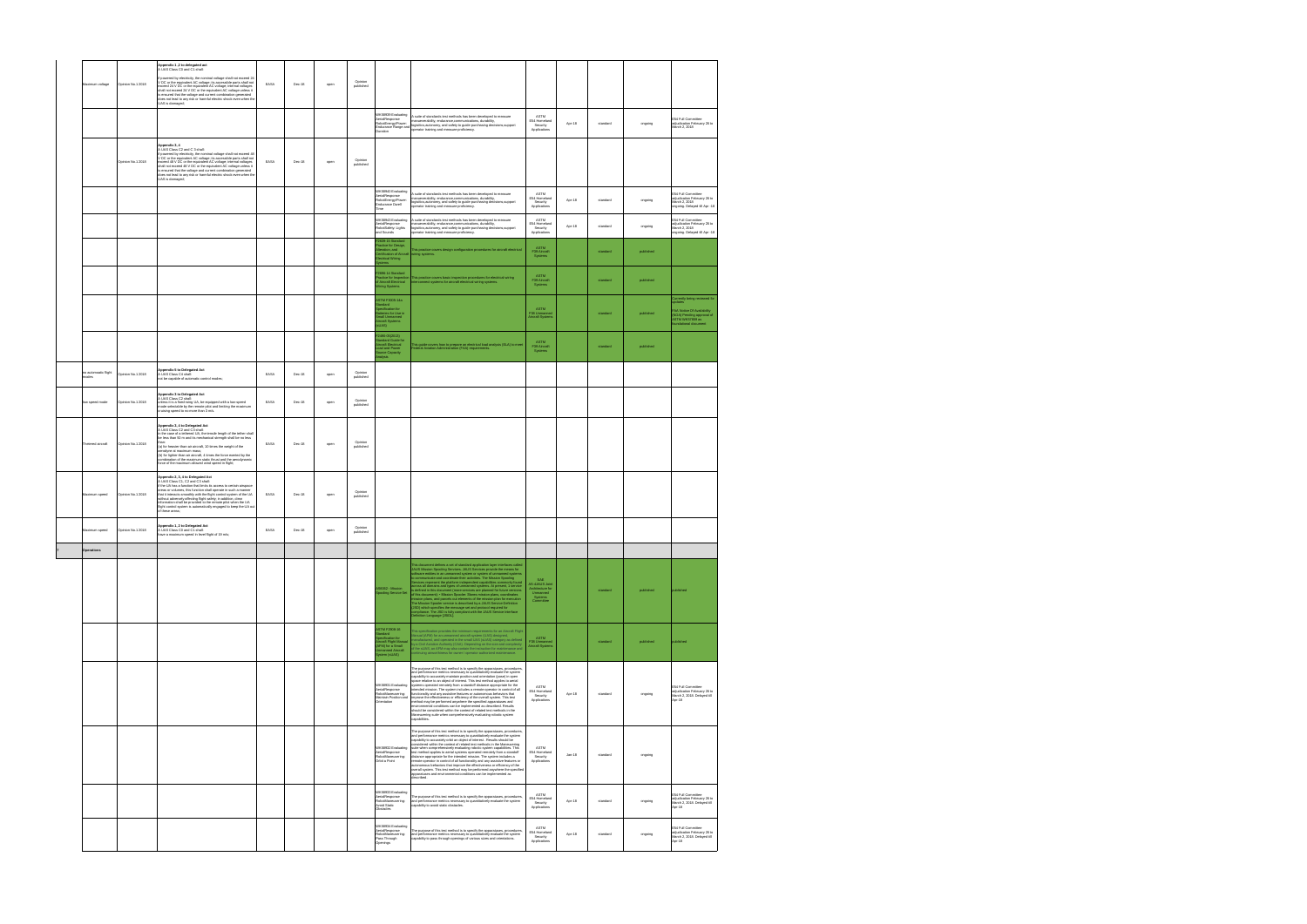|                                         |               |      |        |          | WK58935 Evaluating<br>AerialResponse<br>RobotManeuvering:<br>Land Accurately<br>Vertical)                                                                                                                               | The purpose of this test method is to specify the apparatuses, procedures,<br>and performance metrics necessary to quantitatively evaluate the system<br>capability to accurately land vertically within a defined area.                                                                                                                                                                                                                                                                                                                                                                                                                                                                                                                                                                                                                                                                                                                                                 | ASTM<br>E54 Homeland<br>Security<br>Applications                       | Apr-18   | standard                | ongoing   | E54 Full Committee<br>adjudication February 26 to<br>March 2, 2018. Delayed till<br>Apr-18                                                                                                                                                                                                                                                                                                                                          |
|-----------------------------------------|---------------|------|--------|----------|-------------------------------------------------------------------------------------------------------------------------------------------------------------------------------------------------------------------------|--------------------------------------------------------------------------------------------------------------------------------------------------------------------------------------------------------------------------------------------------------------------------------------------------------------------------------------------------------------------------------------------------------------------------------------------------------------------------------------------------------------------------------------------------------------------------------------------------------------------------------------------------------------------------------------------------------------------------------------------------------------------------------------------------------------------------------------------------------------------------------------------------------------------------------------------------------------------------|------------------------------------------------------------------------|----------|-------------------------|-----------|-------------------------------------------------------------------------------------------------------------------------------------------------------------------------------------------------------------------------------------------------------------------------------------------------------------------------------------------------------------------------------------------------------------------------------------|
|                                         |               |      |        |          | becifications for the<br>.<br>Jse of Military<br>Jnmanned Aerial<br>ehicles (UAV) as<br>erational Air Traffic<br>DAT) outside<br>egregated airspace<br>pecification, v 1.0,<br>007                                      | This specification addresses aspects of military UAV ATM, dealing briefly<br>with extant regulations that impact upon the UAV specifications and then<br>explaining the nature of UAV airspace requirements. It also summarises a<br>umber of national UAV ATM regulations, albeit none were suitable for<br>daptation into EUROCONTROL specifications                                                                                                                                                                                                                                                                                                                                                                                                                                                                                                                                                                                                                   | <b>EUROCONTROL</b>                                                     |          | specification           | published |                                                                                                                                                                                                                                                                                                                                                                                                                                     |
|                                         |               |      |        |          | Air Traffic<br>fanagement<br>Suidelines for Global<br>lawk in European<br>irspace, v 1.0, 2010                                                                                                                          | These Guidelines establish a set of minimum ATM requirements for Global<br>Hawk (GH) / Euro Hawk (EH) flight in European airspace, with the primary<br>purpose of enabling GH/EH operators to use them as the basis for<br>purpose to statuting structri operations so use timi as the Guidelines<br>registering access to national airspace within Europe. The Guidelines<br>envisage the isolation of GH/EH from other airspace users by requiring it to<br>clim<br>occupied by manned aviation.                                                                                                                                                                                                                                                                                                                                                                                                                                                                       | <b>EUROCONTROL</b>                                                     |          | guidance material       | published |                                                                                                                                                                                                                                                                                                                                                                                                                                     |
|                                         |               |      |        |          | Aerospace series<br>Unmanned Aircraft<br>Systems (UAS)-<br>Security requiremen                                                                                                                                          | To develop European standards specifying the means of compliance to the<br>regulatory requirements defined in Appendix L6 of EASA-NPA 2017-05(A).<br>This activity shall be coordinated with EUROCAE WG105 and it will intent<br>outdoess at least the following topics:<br>"Geo-awareness" function for UA Operations which includes Airspace<br>areas, Qualification of the UA operator, relevant authorization, prohibited<br>zenns lebens to noiteatitnebi ease<br>"e-ID" Electronic Identification, means the capability to identify a UA in<br>flight without direct<br>physical access to that aircraft:                                                                                                                                                                                                                                                                                                                                                          | ASD-STAN<br>D1WG4                                                      | $Dec-20$ | European standard       | planned   |                                                                                                                                                                                                                                                                                                                                                                                                                                     |
| Requirements for<br>Specific operations |               |      |        |          |                                                                                                                                                                                                                         |                                                                                                                                                                                                                                                                                                                                                                                                                                                                                                                                                                                                                                                                                                                                                                                                                                                                                                                                                                          |                                                                        |          |                         |           |                                                                                                                                                                                                                                                                                                                                                                                                                                     |
|                                         |               |      |        |          | <b>ASTM F3196-17</b><br>itandard Practice for<br>teeking Approval for<br>ixtended Visual Line<br>Sight (EVLOS) or<br>leyond Visual Line of<br>light (BVLOS) Small<br>anned Aircraft<br>stem (sUAS)<br>erations          | Compliance with this practice is recommended as one means of seeking<br>approval from a civil aviston authority (CAA) to operate a small unmanned<br>arcraft system (sUAS) to fly extended visual line of sight (EVLOS) or<br>beyond v<br>tion of the appropriate CAA.                                                                                                                                                                                                                                                                                                                                                                                                                                                                                                                                                                                                                                                                                                   | <b>ASTM</b><br>F38 Unmanned<br>Aircraft Systems                        |          | standard                | published | To be revised and<br>ammended to include use<br>case scenarios: package<br>delivery, infrastructure<br>inspection, linear inspection<br>search and rescue,<br>emergency response,<br>terminal operations,<br>agriculture. First of these<br>pendixes (package<br>delivery) to be completed<br>Jun 2018. Final available but<br>revisions to standard will be<br>ncorporated in Jan 2018<br>after Pathfinder Technical<br>terchange. |
|                                         |               |      |        |          | <b>ASTM WK60746</b><br>Standard Practice for<br>Seeking Approval for<br>Extended Visual Line<br>of Sight (EVLOS) or<br>Bevond Visual Line of<br>Sight (BVLOS) Small<br>Unmanned Aircraft<br>System (sUAS)<br>Operations | The main purpose of this revision is to add an Appendix A that provides<br>research findings from the FAA EVLOS Pathfinder program than can be<br>used in developing proposed risk mitigation strategies for sUAS EVLOS<br>operations. This revision also provides a reference to Unmanned Systems<br>Canada Best Practices for BVLOS Operations for use in developing<br>proposed risk mitigation strategies for both EVLOS and BVLOS operations                                                                                                                                                                                                                                                                                                                                                                                                                                                                                                                        | ASTM<br>F38 Unmanned<br>Aircraft Systems                               | $Jun-18$ | standard                | ongoing   | Revisions to F3196 being<br>finalized.                                                                                                                                                                                                                                                                                                                                                                                              |
|                                         |               |      |        |          | ASTM WK 62344<br><b>BVLOS Package</b><br>Delivery as an<br>Appendix to F3196-17                                                                                                                                         | Appendix to to ASTM F3196-17. The main purpose of this revision is to add<br>an Appendix that can be used in developing proposed risk mitigation<br>strategies for package delivery sUAS BVLOS operationsy                                                                                                                                                                                                                                                                                                                                                                                                                                                                                                                                                                                                                                                                                                                                                               | ASTM<br>F38 Unmanned<br>Aircraft Systems                               | $Jun-19$ | standard                | ongoing   | Working group formed                                                                                                                                                                                                                                                                                                                                                                                                                |
|                                         |               |      |        |          | <b>STM F2849-10</b><br><b>Indard Practice for</b><br>andling of<br>Inmanned Aircraft<br>stems at Divert<br>fields                                                                                                       |                                                                                                                                                                                                                                                                                                                                                                                                                                                                                                                                                                                                                                                                                                                                                                                                                                                                                                                                                                          | <b>ASTM</b><br>F38 Unmanned<br>Aircraft Systems                        |          | practice                | published |                                                                                                                                                                                                                                                                                                                                                                                                                                     |
|                                         |               |      |        |          | ISO 21384-3 -<br>Requirements for saf<br>civil RPAS/UAS<br>operations and<br>applies to all types,<br>categories, classes,<br>sizes and modes of<br>peration of UAS                                                     | Requirements for safe commercial UAS operations and applies to all types<br>stegories, classes, sizes and modes of operation of UAS.                                                                                                                                                                                                                                                                                                                                                                                                                                                                                                                                                                                                                                                                                                                                                                                                                                     | <b>ISO</b>                                                             | Dec-18   | standard                | ongoing   |                                                                                                                                                                                                                                                                                                                                                                                                                                     |
| Standard scenarios                      | EASA Decision | EASA | Sep-18 | specific |                                                                                                                                                                                                                         |                                                                                                                                                                                                                                                                                                                                                                                                                                                                                                                                                                                                                                                                                                                                                                                                                                                                                                                                                                          |                                                                        |          |                         |           |                                                                                                                                                                                                                                                                                                                                                                                                                                     |
|                                         |               |      |        |          | ARP#### Access to<br>controlled airspace                                                                                                                                                                                |                                                                                                                                                                                                                                                                                                                                                                                                                                                                                                                                                                                                                                                                                                                                                                                                                                                                                                                                                                          | SAF<br>G-30 UAS<br>Operator<br>Qualifications<br>Commitee              | May-19   | recommended<br>practice | planned   |                                                                                                                                                                                                                                                                                                                                                                                                                                     |
|                                         |               |      |        |          | <b>ARP#### Flinht</b><br>beyond visual line of<br>sight                                                                                                                                                                 |                                                                                                                                                                                                                                                                                                                                                                                                                                                                                                                                                                                                                                                                                                                                                                                                                                                                                                                                                                          | G-30 UAS<br>Operator<br>Qualifications<br>Committee                    | May-19   | recommended<br>practice | planned   |                                                                                                                                                                                                                                                                                                                                                                                                                                     |
|                                         |               |      |        |          | ARP#### Night<br>operations                                                                                                                                                                                             |                                                                                                                                                                                                                                                                                                                                                                                                                                                                                                                                                                                                                                                                                                                                                                                                                                                                                                                                                                          | SAF<br>G-30 UAS<br>Operator<br>Qualifications<br>Committee             | May-19   | recommended<br>practice | planned   |                                                                                                                                                                                                                                                                                                                                                                                                                                     |
|                                         |               |      |        |          | ARP#### Aerial<br>photography                                                                                                                                                                                           |                                                                                                                                                                                                                                                                                                                                                                                                                                                                                                                                                                                                                                                                                                                                                                                                                                                                                                                                                                          | SAF<br>G-30 UAS<br>Operator<br>Qualifications<br>Committee             | Jun-19   | recommended<br>practice | planned   |                                                                                                                                                                                                                                                                                                                                                                                                                                     |
|                                         |               |      |        |          | <b>ARP#### Power line</b><br>nspection                                                                                                                                                                                  |                                                                                                                                                                                                                                                                                                                                                                                                                                                                                                                                                                                                                                                                                                                                                                                                                                                                                                                                                                          | SAF<br>G-30 UAS<br>Operator<br>Qualifications<br>Committee             | $Jul-19$ | recommended<br>practice | planned   |                                                                                                                                                                                                                                                                                                                                                                                                                                     |
|                                         |               |      |        |          | ARP#### Precision<br>agriculture                                                                                                                                                                                        |                                                                                                                                                                                                                                                                                                                                                                                                                                                                                                                                                                                                                                                                                                                                                                                                                                                                                                                                                                          | SAE<br>G-30 UAS<br>Operator<br>Qualifications<br>Committee             | Aug-19   | recommended<br>practice | planned   |                                                                                                                                                                                                                                                                                                                                                                                                                                     |
|                                         |               |      |        |          | ARP#### Bridge<br>nspection                                                                                                                                                                                             |                                                                                                                                                                                                                                                                                                                                                                                                                                                                                                                                                                                                                                                                                                                                                                                                                                                                                                                                                                          | SAF<br>G-30 UAS<br>Operator<br>Qualifications<br>Committee             | $Sep-19$ | recommended<br>practice | planned   |                                                                                                                                                                                                                                                                                                                                                                                                                                     |
|                                         |               |      |        |          |                                                                                                                                                                                                                         |                                                                                                                                                                                                                                                                                                                                                                                                                                                                                                                                                                                                                                                                                                                                                                                                                                                                                                                                                                          | SAE<br>G-30 UAS                                                        |          | recommended             |           |                                                                                                                                                                                                                                                                                                                                                                                                                                     |
|                                         |               |      |        |          | ARP#### Train right-<br>of-way's                                                                                                                                                                                        |                                                                                                                                                                                                                                                                                                                                                                                                                                                                                                                                                                                                                                                                                                                                                                                                                                                                                                                                                                          | Operator<br>Qualifications<br>Committee                                | Oct-19   | practice                | planned   |                                                                                                                                                                                                                                                                                                                                                                                                                                     |
|                                         |               |      |        |          | ARP#### Flare stack<br>nspections                                                                                                                                                                                       |                                                                                                                                                                                                                                                                                                                                                                                                                                                                                                                                                                                                                                                                                                                                                                                                                                                                                                                                                                          | SAE<br>$G-30$ UAS<br>Operator<br>Qualifications<br>Committee           | Nov-19   | recommended<br>practice | planned   |                                                                                                                                                                                                                                                                                                                                                                                                                                     |
|                                         |               |      |        |          | WK58243 New Guide<br>for Visual Inspection<br>of Building Facade<br>using Drone                                                                                                                                         | This standard consists of guidelines for utilizing drones with cameras to<br>locument facade conditions with video and still photography. The purpose<br>of this standard is to establish procedures and methodologies for<br>conducting visual inspections of building facades via drone, and<br>documenting such inspections.                                                                                                                                                                                                                                                                                                                                                                                                                                                                                                                                                                                                                                          | ASTM<br>E06 Performanc<br>of Buildings                                 | $Jan-18$ | guide                   | ongoing   |                                                                                                                                                                                                                                                                                                                                                                                                                                     |
|                                         |               |      |        |          | VK58677 Evaluating<br>AerialResponse<br>RobotSensing: Visual<br>mage Acuity<br>VK58925 Evaluating                                                                                                                       | The purpose of this test method is to specify the apparatuses, procedures,<br>and performance metrics necessary to quantitatively evaluate the visual<br>electro-optical) image acuity of the system as viewed through a control<br>tation. This test method applies to aerial systems operated remotely from<br>a standoff distance appropriate for the intended mission. The system<br>cludes a remote operator in control of all functionality and any assistive<br>features or autonomous behaviors that improve the effectiveness or<br>efficiency of the overall system. This test method may be performed<br>anywhere the specified apparatuses and environmental conditions can be<br>mplemented as described. Results should be considered within the<br>context of related test methods in the Maneuvering suite when<br>comprehensively evaluating robotic system capabilities.<br>The purpose of this test method is to specify the apparatuses, procedures. | <b>ASTM</b><br>E54 Homeland<br>Security<br>Applications<br><b>ASTM</b> | Apr-18   | standard                | ongoing   | E54 Full Committee<br>adjudication February 26 to<br>March 2, 2018. Delayed till<br>Apr-18<br>E54 Full Committee                                                                                                                                                                                                                                                                                                                    |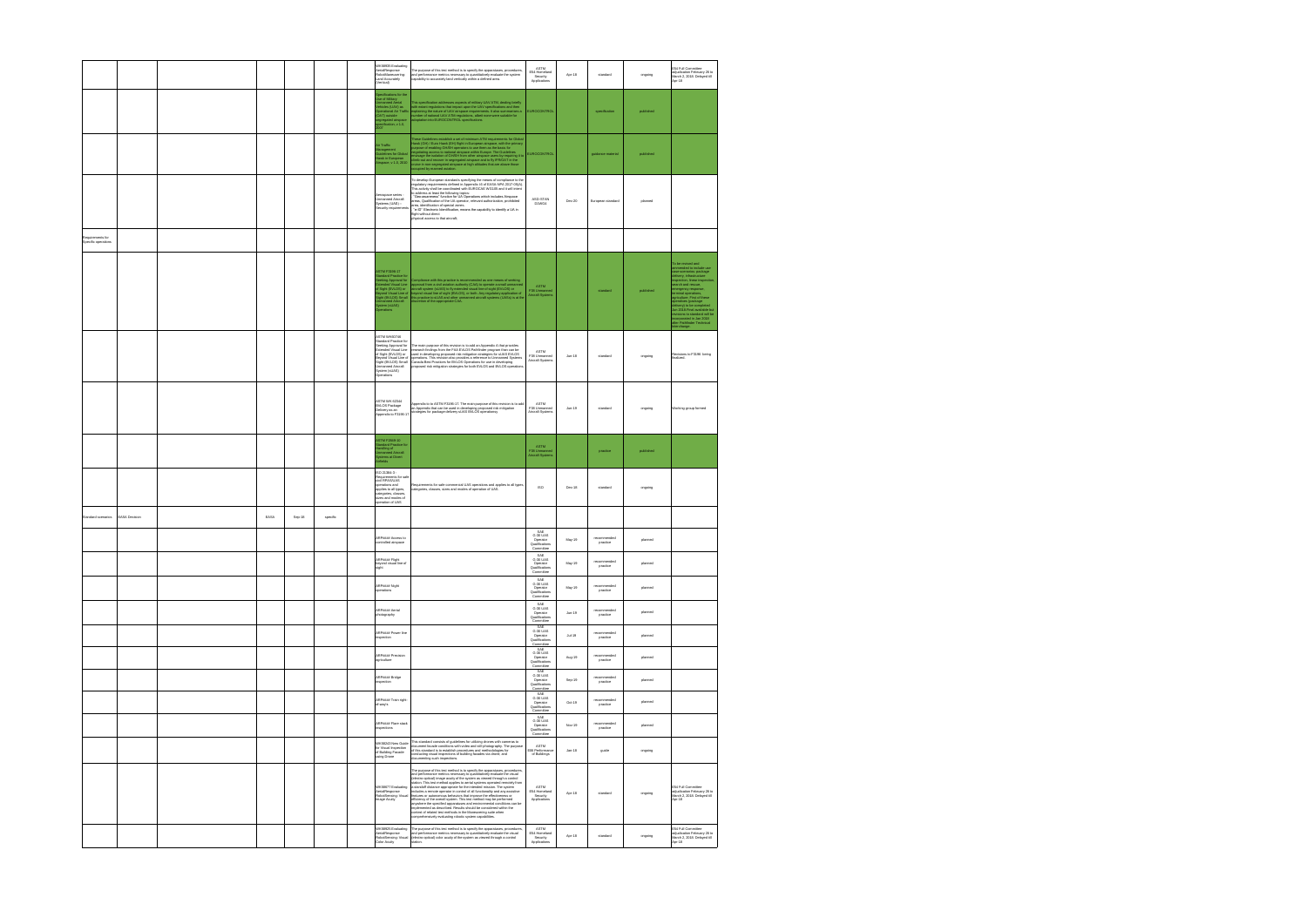|                            |                                |                                                                                                                                                                                                                                                                                                                                                                                                         |      |        |                        |                      | WK58926 Evaluating<br>AerialResponse<br>RobotSensing: Visual<br>Dynamic Range                                                           | The purpose of this test method is to specify the apparatuses, procedures<br>and performance metrics necessary to quantitatively evaluate the visual<br>(electro-optical) dynamic range of the system as viewed through a control<br>station.                                                                                                                                                                                                                                                                                                                                                                                                                                                                    | ASTM<br>E54 Homeland<br>Security<br>Applications                                      | Apr-18   | standard                | ongoing   | E54 Full Committee<br>adjudication February 26 to<br>March 2, 2018. Delayed till<br>Apr-18        |
|----------------------------|--------------------------------|---------------------------------------------------------------------------------------------------------------------------------------------------------------------------------------------------------------------------------------------------------------------------------------------------------------------------------------------------------------------------------------------------------|------|--------|------------------------|----------------------|-----------------------------------------------------------------------------------------------------------------------------------------|------------------------------------------------------------------------------------------------------------------------------------------------------------------------------------------------------------------------------------------------------------------------------------------------------------------------------------------------------------------------------------------------------------------------------------------------------------------------------------------------------------------------------------------------------------------------------------------------------------------------------------------------------------------------------------------------------------------|---------------------------------------------------------------------------------------|----------|-------------------------|-----------|---------------------------------------------------------------------------------------------------|
|                            |                                |                                                                                                                                                                                                                                                                                                                                                                                                         |      |        |                        |                      | VK58927 Evaluating<br>AerialResponse<br>RobotSensing: Audio<br>peech Acuity                                                             | The purpose of this test method is to specify the apparatuses, procedures<br>and performance metrics necessary to quantitatively evaluate the audio<br>peech acuity of the system as heard bi-directionally between a control<br>tation and aerial robot in flight.                                                                                                                                                                                                                                                                                                                                                                                                                                              | ASTM<br>E54 Homeland<br>Security<br>Applications                                      | Apr-18   | standard                | ongoing   | E54 Full Committee<br>adjudication February 26 to<br>March 2, 2018. Delayed till<br>Apr-18        |
|                            |                                |                                                                                                                                                                                                                                                                                                                                                                                                         |      |        |                        |                      | WK58928 Evaluating<br>AerialResponse<br>RobotSensing:<br>hermal Image Acuity                                                            | he purpose of this test method is to specify the apparatuses, procedures<br>and performance metrics necessary to quantitatively evaluate the thermal<br>image acuity of the system as viewed through a control station. This test<br>ethod applies to aerial systems operated remotely from a standoff<br>distance appropriate for the intended mission                                                                                                                                                                                                                                                                                                                                                          | ASTM<br>E54 Homeland<br>Security<br>Applications                                      | Apr-18   | standard                | ongoing   | E54 Full Committee<br>adjudication February 26 to<br>March 2, 2018. Delayed till<br>Apr-18        |
|                            |                                |                                                                                                                                                                                                                                                                                                                                                                                                         |      |        |                        |                      | WK58929 Evaluating<br>AerialResponse<br>RobotSensing:<br>Thermal Dynamic<br>Range                                                       | The purpose of this test method is to specify the apparatuses, procedures,<br>and performance metrics necessary to quantitatively evaluate the thermal<br>dynamic range of the system as viewed through a control station.                                                                                                                                                                                                                                                                                                                                                                                                                                                                                       | <b>ASTM</b><br>E54 Homeland<br>Security<br>Applications                               | Apr-18   | standard                | ongoing   | <b>F54 Full Committee</b><br>adjudication February 26 to<br>March 2, 2018. Delayed till<br>Apr-18 |
|                            |                                |                                                                                                                                                                                                                                                                                                                                                                                                         |      |        |                        |                      | WK58930 Evaluating<br>AerialResponse<br>RobotSensing:<br>Latency of Video.<br>udio, and Control                                         | The purpose of this test method is to specify the apparatuses, procedures<br>and performance metrics necessary to quantitatively evaluate the latency o<br>video, audio, and control sub-systems as viewed through a control station                                                                                                                                                                                                                                                                                                                                                                                                                                                                             | ASTM<br>E54 Homeland<br>Security<br>Applications                                      | Apr-18   | standard                | ongoing   | E54 Full Committee<br>adiudication February 26 to<br>March 2, 2018. Delayed till<br>Apr-18        |
|                            |                                |                                                                                                                                                                                                                                                                                                                                                                                                         |      |        |                        |                      | WK58936 Evaluating<br>erialResponse<br>RobotSituational<br>wareness: Identify<br>Objects (Point and<br>Coom Cameras)                    | The purpose of this test method is to specify the apparatuses, procedures<br>and performance metrics necessary to quantitatively evaluate the system<br>capability to identify objects of interest in the environment using cameras<br>electro-optical and thermal) from defined altitudes in open space.                                                                                                                                                                                                                                                                                                                                                                                                        | <b>ASTM</b><br>E54 Homeland<br>Security<br>Applications                               | Apr-18   | standard                | ongoing   | E54 Full Committee<br>adiudication February 26 to<br>March 2, 2018. Delayed till<br>Apr-18        |
|                            |                                |                                                                                                                                                                                                                                                                                                                                                                                                         |      |        |                        |                      | WK58937 Evaluating<br>erialResponse<br>RobotSituational<br>wareness: Inspect<br>Static Objects                                          | The purpose of this test method is to specify the apparatuses, procedures<br>and performance metrics necessary to quantitatively evaluate the system<br>capability to inspect objects of interest in close proximity.                                                                                                                                                                                                                                                                                                                                                                                                                                                                                            | <b>ASTM</b><br>E54 Homeland<br>Security<br>Applications                               | Apr-18   | standard                | ongoing   | E54 Full Committee<br>adjudication February 26 to<br>March 2, 2018. Delayed till<br>Apr-18        |
|                            |                                |                                                                                                                                                                                                                                                                                                                                                                                                         |      |        |                        |                      | WK58938 Evaluating<br>AerialResponse<br><b>RobotSituational</b><br>Awareness: Map<br>Wide Areas (Stitched<br>Images)                    | The purpose of this test method is to specify the apparatuses, procedures<br>and performance metrics necessary to quantitatively evaluate the system<br>capability to accurately map wide areas with objects of interest in the<br>environment                                                                                                                                                                                                                                                                                                                                                                                                                                                                   | ASTM<br>E54 Homeland<br>Security<br>Applications                                      | Apr-18   | standard                | ongoing   | E54 Full Committee<br>adjudication February 26 to<br>March 2, 2018. Delayed till<br>Apr-18        |
|                            |                                |                                                                                                                                                                                                                                                                                                                                                                                                         |      |        |                        |                      | <b>ASTM WK52858</b><br>Small Linmanned<br>Aircraft Systems<br>(sUASs) for Land<br>earch and Rescue                                      | This classification defines small unmanned aircraft system (sUAS) land<br>rearch and rescue resources in terms of their canabilities. It provides a<br>eans by which resource managers and sUAS pilots/operators can conve<br>to emergency management the tasks for which their systems are capable<br>of performing.                                                                                                                                                                                                                                                                                                                                                                                            | <b>ASTM</b><br>F32 Search and<br>Rescue                                               | TBD      | standard                | ongoing   |                                                                                                   |
|                            |                                |                                                                                                                                                                                                                                                                                                                                                                                                         |      |        |                        |                      | ASTM WK54226<br>sUAS Operations in<br>Search and Rescue<br>Operations                                                                   | his guide establishes a framework within which sUAS search and rescue<br>(SAR) onerations shall be conducted as nart of the National Incident<br>Management System (NIMS)/Incident Command System (ICS). 1.2 The<br>requirements of this guide shall apply to individuals, agencies, and<br>organizations that respond to SAR operations, including those not<br>egulated by government mandates.                                                                                                                                                                                                                                                                                                                | <b>ASTM</b><br>F32 Search and<br>Rescue                                               | TBD      | standard                | ongoing   |                                                                                                   |
|                            |                                |                                                                                                                                                                                                                                                                                                                                                                                                         |      |        |                        |                      | ASTM WK52089 New<br>Specification for<br>Operation over People                                                                          | Recent research conducted on risk, safety, design, operations and impact<br>to inform development of standard with supporting documentation from<br>Pathlinder studies. Using results of the Pathlinder Program, impact testing<br>and mitigations such as deployable sUAS parachutes to be incorporated<br>into standard.                                                                                                                                                                                                                                                                                                                                                                                       | ASTM<br>F38 Unmanned<br>Aircraft Systems                                              | $Jun-18$ | specification           | ongoing   | Under revision                                                                                    |
|                            |                                |                                                                                                                                                                                                                                                                                                                                                                                                         |      |        |                        |                      | ASTM WK56338<br>Safety of Unmanned<br>Aircraft Systems for<br>lying Over People                                                         | levelop a draft standard for product marking of UAS weighing 250 grams<br>or less. Develop draft standard for Category 2, 3, and 4 UAS that: (1)<br>Establishes a test method(s) to measure typical or likely impact energy of<br>he small unmanned aircraft when the aircraft is operating in the most<br>probable failure mode(s) to determine whether it meets the FAA specified<br>npact energy threshold. Testing may be subject to manufacturer defined<br>operating limitations, if any. The impact energy threshold used in the<br>standards may account for the energy dissipation caused by the physical<br>design of the small unmanned aircraft and likely impact scenarios                          | <b>ASTM</b><br>F38 Unmanned<br>Aircraft Systems                                       | Mar-18   | standard                | ongoing   | In Ballot                                                                                         |
| SORA                       | Decision on SORA               |                                                                                                                                                                                                                                                                                                                                                                                                         | EASA | Sep-18 | specific               |                      |                                                                                                                                         |                                                                                                                                                                                                                                                                                                                                                                                                                                                                                                                                                                                                                                                                                                                  |                                                                                       |          |                         |           |                                                                                                   |
|                            |                                |                                                                                                                                                                                                                                                                                                                                                                                                         |      |        |                        |                      | STM F3178-16<br>Indard Practice for<br>erational Risk<br><b>Essment of Small</b><br>nanned Aircraft<br>ns (sUAS)                        | paration of an ORA in accordance with this practice is intended to<br>educe, the risk of an operation in which system complexity is minimal, th<br>peration is conducted in a lower risk environment, and the likelihood for<br>.<br>arm to people or property, though present, is reduced to an acceptable<br>wel. As mission complexity increases, the operational environment may<br>ecome less risk tolerant.A.                                                                                                                                                                                                                                                                                              | <b>ASTM</b><br>F38 Unmanned<br>Aircraft Systems                                       |          | standard                | published |                                                                                                   |
|                            |                                |                                                                                                                                                                                                                                                                                                                                                                                                         |      |        |                        |                      | ASTM WK60938 New<br>Practice for General<br>Operations Manual for<br>rofessional Operator<br>of Light Unmanned<br>ircraft Systems (UAS) | This standard defines the requirements for General Operations Manual for<br>rofessional Operator of Light Unmanned Aircraft Systems (UAS). The<br>standard addresses the requirements and/or best practices for<br>documentation and organization of a professional operator (i.e., for<br>compensation and hire).                                                                                                                                                                                                                                                                                                                                                                                               | <b>ASTM</b><br>F38 Unmanned<br>Aircraft Systems                                       | TDB      | specification           | ongoing   | New draft in work                                                                                 |
|                            |                                |                                                                                                                                                                                                                                                                                                                                                                                                         |      |        |                        |                      | <b>ASTM WK59317</b><br>Vertiport Design                                                                                                 | Tto support the design of civil vertiports and vertistops for the landing and<br>takeoff of VTOL aircraft boarding and discharging passengers or cargo.<br>The proliferation of electric-powered VTOL should be carefully considered<br>in the development of this document The standard must be scalable to<br>address aircraft ranging in size and kinetic energy, including unmanned<br>and optionally piloted aircraft.                                                                                                                                                                                                                                                                                      | <b>ASTM</b><br>F38 Unmanned<br>Aircraft System                                        | TBD      | specification           | ongoing   | New draft in work                                                                                 |
|                            |                                |                                                                                                                                                                                                                                                                                                                                                                                                         |      |        |                        |                      | <b>STANAG 7234</b><br>Remotely Piloted<br>Aircraft Systems<br>(RPAS) Airspace<br>Integration (AI) -<br>AATMP-51                         |                                                                                                                                                                                                                                                                                                                                                                                                                                                                                                                                                                                                                                                                                                                  | <b>NATO</b><br><b>FINAS</b>                                                           | 2018     | standard                | ongoing   | Under development                                                                                 |
|                            |                                |                                                                                                                                                                                                                                                                                                                                                                                                         |      |        |                        |                      | <b>STANAG 7232</b><br><b>Jnmanned Aerial</b><br><b>Systems Tactics</b><br>Fechniques and<br>Procedures - ATP-<br>3.3.8.2 Edition A      | rovide standardized tactics, techniques, and procedures 217 for the<br>planning, command and control (C2), and employment of unmanned<br>arcraft systems 218 (UAS) in NATO operations                                                                                                                                                                                                                                                                                                                                                                                                                                                                                                                            | NATO<br><b>MCASB/JCGUAS</b><br>os                                                     | 2018     | standard                | ongoing   | Under development                                                                                 |
| FCL                        |                                |                                                                                                                                                                                                                                                                                                                                                                                                         |      |        |                        |                      |                                                                                                                                         |                                                                                                                                                                                                                                                                                                                                                                                                                                                                                                                                                                                                                                                                                                                  |                                                                                       |          |                         |           |                                                                                                   |
| Remore pilot<br>competence | Opinion No.1 2018              | UAS.OPEN.30 and UAS.OPEN.50<br>by a remote pilot who holds a certificate of remote pilot<br>ompetency that is necessary to ensure a safe flight, respecting<br>privacy, data protection, security and environmental<br>requirements, by passing a theoretical test in a manner and<br>format established by EASA at an entity recognised by the<br>competent authority; and                             | EASA | Dec-18 | open and specific      | Opinion<br>published |                                                                                                                                         |                                                                                                                                                                                                                                                                                                                                                                                                                                                                                                                                                                                                                                                                                                                  |                                                                                       |          |                         |           |                                                                                                   |
|                            |                                |                                                                                                                                                                                                                                                                                                                                                                                                         |      |        |                        |                      | RP5707 - Pilot<br>sining<br>endations fo<br>stems (UAS) Civil<br>rations                                                                | This document provides an approach to the development of training topics<br>for pilots of Unmanned Aircraft Systems (UAS) for use by operators,<br>manufacturers, and regulators. The identification of training topics is based<br>initially on Practical Test Standard (PTS) topics for manned aircraft pilots<br>The tonics identified could be used for the construction of a PTS for UAS.<br>mmercial pilot operations and a PTS for a UAS pilot instrument rating.<br>The UAS commercial pilot rating would contain restrictions on the types of<br>operations that could be flown that would be dependent on the type of UAS<br>used. The UAS type would also influence the specific training topics that | G-30 UAS<br>Operator<br>Qualification<br>ommittee & G<br>10U Unmanne<br>rospace Vehic |          | practice                | published |                                                                                                   |
|                            |                                |                                                                                                                                                                                                                                                                                                                                                                                                         |      |        |                        |                      |                                                                                                                                         | source the coverage This document is not intended to outline the would be covered. This document is not intended to outline the requirements for other crewnembers, such as observers, payload personnel, nor does it distingu<br>supplemental pilot, or observer.                                                                                                                                                                                                                                                                                                                                                                                                                                               | Committee                                                                             |          |                         |           |                                                                                                   |
|                            |                                |                                                                                                                                                                                                                                                                                                                                                                                                         |      |        |                        |                      | ARP#### Common<br>berator qualification                                                                                                 |                                                                                                                                                                                                                                                                                                                                                                                                                                                                                                                                                                                                                                                                                                                  | SAE<br>$G-30$ UAS<br>Operator<br>Qualifications<br>Committee                          | May-19   | recommended<br>practice | planned   |                                                                                                   |
|                            | Opinion No.1 2018              | UAS.OPEN.040<br>by a remote pilot who has demonstrated the competencies<br>necessary to ensure a safe flight, respecting privacy, data<br>protection, security and environmental requirements, by having<br>completed an online training course and passed an online test,<br>according to a manner and format established by EASA, and<br>provided by an entity recognised by the competent authority; | EASA | Dec-18 | open and specific      | Opinion<br>published |                                                                                                                                         |                                                                                                                                                                                                                                                                                                                                                                                                                                                                                                                                                                                                                                                                                                                  |                                                                                       |          |                         |           |                                                                                                   |
|                            | NPA on Remote Pilot<br>License |                                                                                                                                                                                                                                                                                                                                                                                                         | EASA | Jun-18 | specific and certifier |                      | ASTM WK60659 UAS<br>Maintenance<br>Technician<br>Qualification                                                                          | Will outline qulaifications required for skilled UAS maintenance technicians<br>with broad understanding of supporting the continued airworthiness of UAS<br>platforms and their subsystems.                                                                                                                                                                                                                                                                                                                                                                                                                                                                                                                     | ASTM<br>F38 Unmanned<br>Aircraft Systems                                              | $Jun-18$ | standard                | ongoing   | Undergoing revisions prior to<br>ballot                                                           |